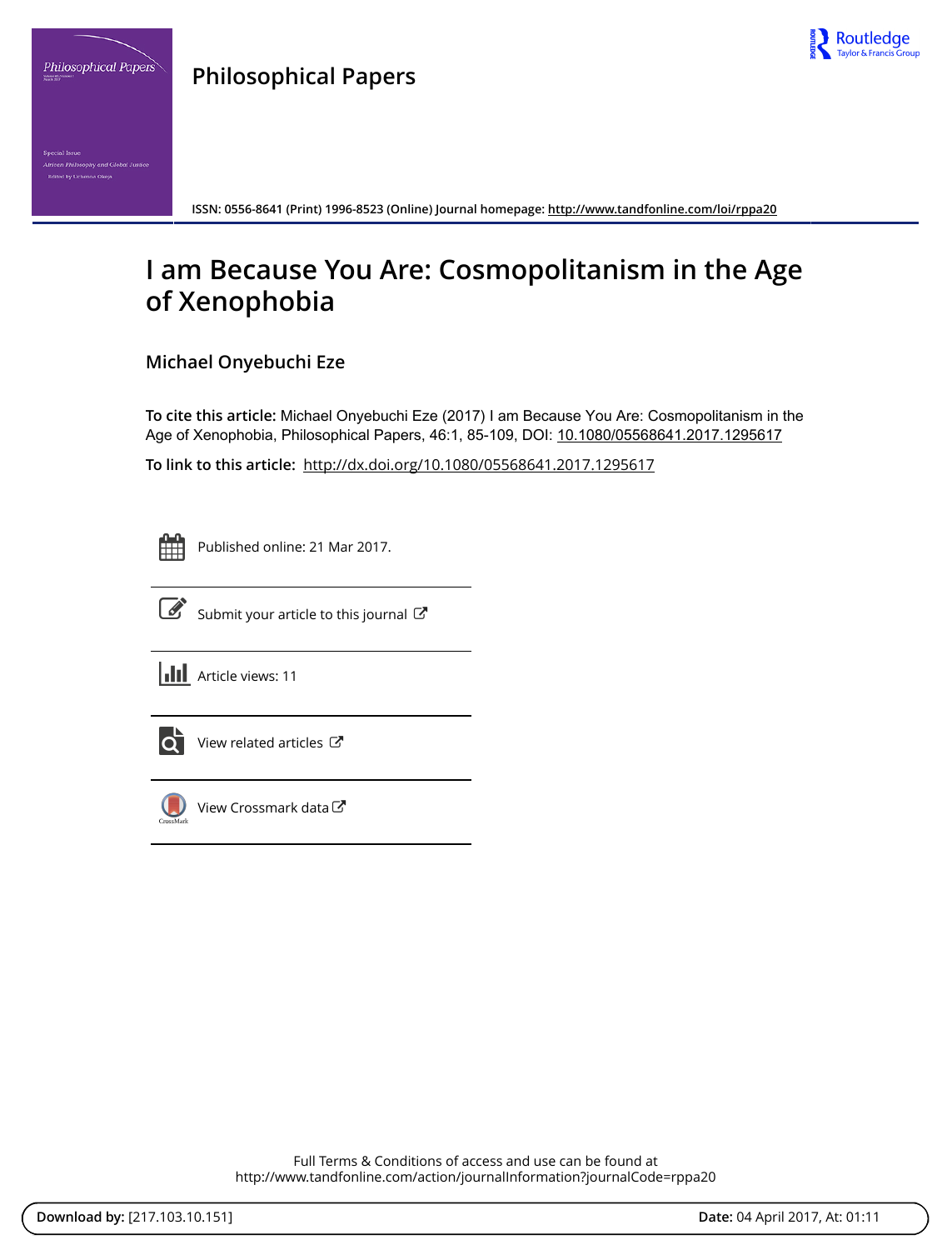# I am Because You Are: Cosmopolitanism in the Age of Xenophobia<sup>[1](#page-1-0)</sup> *Michael Onyebuchi Eze*

**Abstract:** This paper argues that the dominant discourse on cosmopolitanism has largely focused on its constitutive character (what the law tells us) while ignoring its substantive essence (human fellowship, subjective good). While recognizing the contribution made by other intellectual traditions, the paper argues that none of the approaches have yet answered basic questions of how to live with the stranger beyond the requirement(s) of the law. The paper is also critical of those versions of cosmopolitanism that privileges subjective preference to members of our community over the stranger, or that advocates eradication of boundaries as key condition for cosmopolitanism. The paper champions subjective equality through dialogue as a key condition for cosmopolitanism. Subjective equality on the other hand defines our terms of global justice.

## **Introduction**

Cosmopolitanism is not a new phenomenon. It is an organic character of world societies whether in terms of cultural interactions, forced migrations, necessity, wars, conquest, plunder, slavery, terrorism or deportations.[2](#page-1-1) Realities such as these induce people to live and interact together through mutual desires, force of history or other sociopolitical or economic necessities. The reality of globalization has brought crises in far off land closer to our 'moral life-worlds', ultimately constituting our subjective reality of experience.<sup>[3](#page-1-2)</sup> The need for a new cosmopolitan outlook is, accordingly, based on this modern reality of human encounters.

Critical questions I seek to address include: what could cosmopolitanism mean in an age of xenophobia? If cosmopolitanism is

<span id="page-1-2"></span><span id="page-1-1"></span><span id="page-1-0"></span><sup>2</sup> Ulrich Beck and Natan Sznaider. 'Unpacking cosmopolitanism for the social sciences: a research agenda.' *The British journal of sociology* 57, no. 1 (2006): 1-23:10. 3 *Ibid*., 11.





<sup>1</sup> I dedicate this essay to Nazar Awan, a great cosmopolitan, from whom I learned that every human encounter is a gift.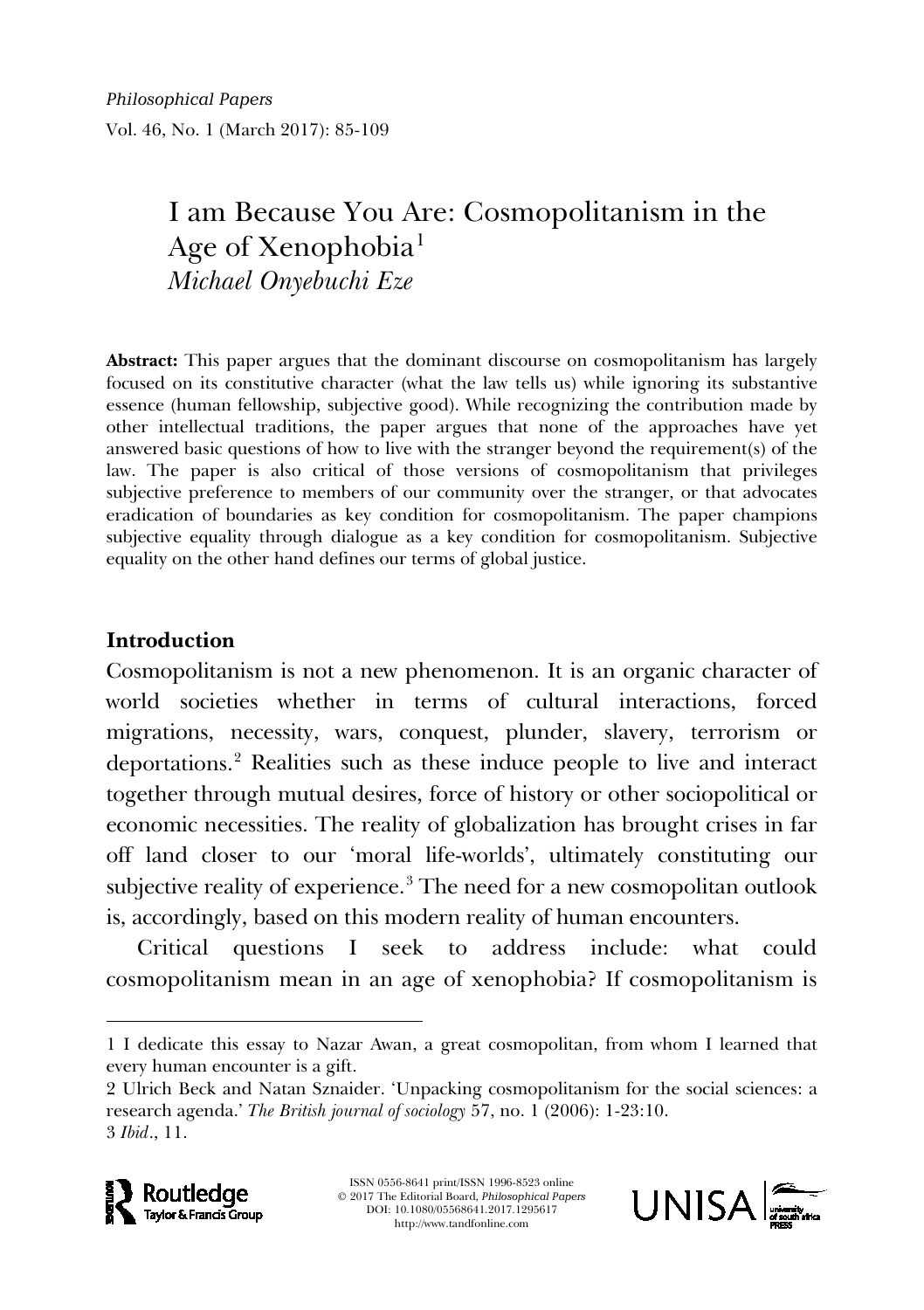not a new phenomenon, in what ways could we present a new understanding that is sympathetic to our quest for global justice, indigeneity and even crises of citizenship? Do differences in culture and history mean that we cannot have a shared community of value? In what ways does our quest for inclusive human community move from abstract to practical ethics? I argue that while the dominant discourses on cosmopolitan ethics have robustly addressed such needs as necessity for inclusive human community or even eradication of geopolitical boundaries, they have at best remained elitist by focusing primarily on policies that (i) favor only sectional groups of our world communities, (ii) ignore the role of inter-personal relationship in the cosmopolitan world, (iii) fail to reconcile the relationship between the individual as an embedded member of a cultural community who is also a potential global citizen, (iv) are ultimately an exclusive project for those who have access to global capital and (v) are reductive for its overemphasis on moving beyond the boundaries as an epistemic point of departure. I shall argue, using the African ethics of Ubuntu, for a new understanding of a cosmopolitan ethics, one which while recognizing the abstract rationalism of Western cosmopolitanism yet admits the non-rational, the non-historical and even non-humans. It is a view that taps into difference as a source of our shared humanity while at the same time placing the individual as a mobile subject embedded between his sociocultural world and the global community. One does not need to have access to global capital or travel to New York or Mumbai to develop a cosmopolitan outlook. Most significantly, cosmopolitanism as an ethical outlook would have failed if it does not evolve into a practical ethics. *After we have all realized the necessity to live together (i.e., become cosmopolitan), how do we actually live together (practicing cosmopolitans)?* 

### **Imagining Cosmopolitanism**

The term cosmopolitanism very often evokes the idea of global denizen with a sophisticated outlook about the world. He is a world traveler, a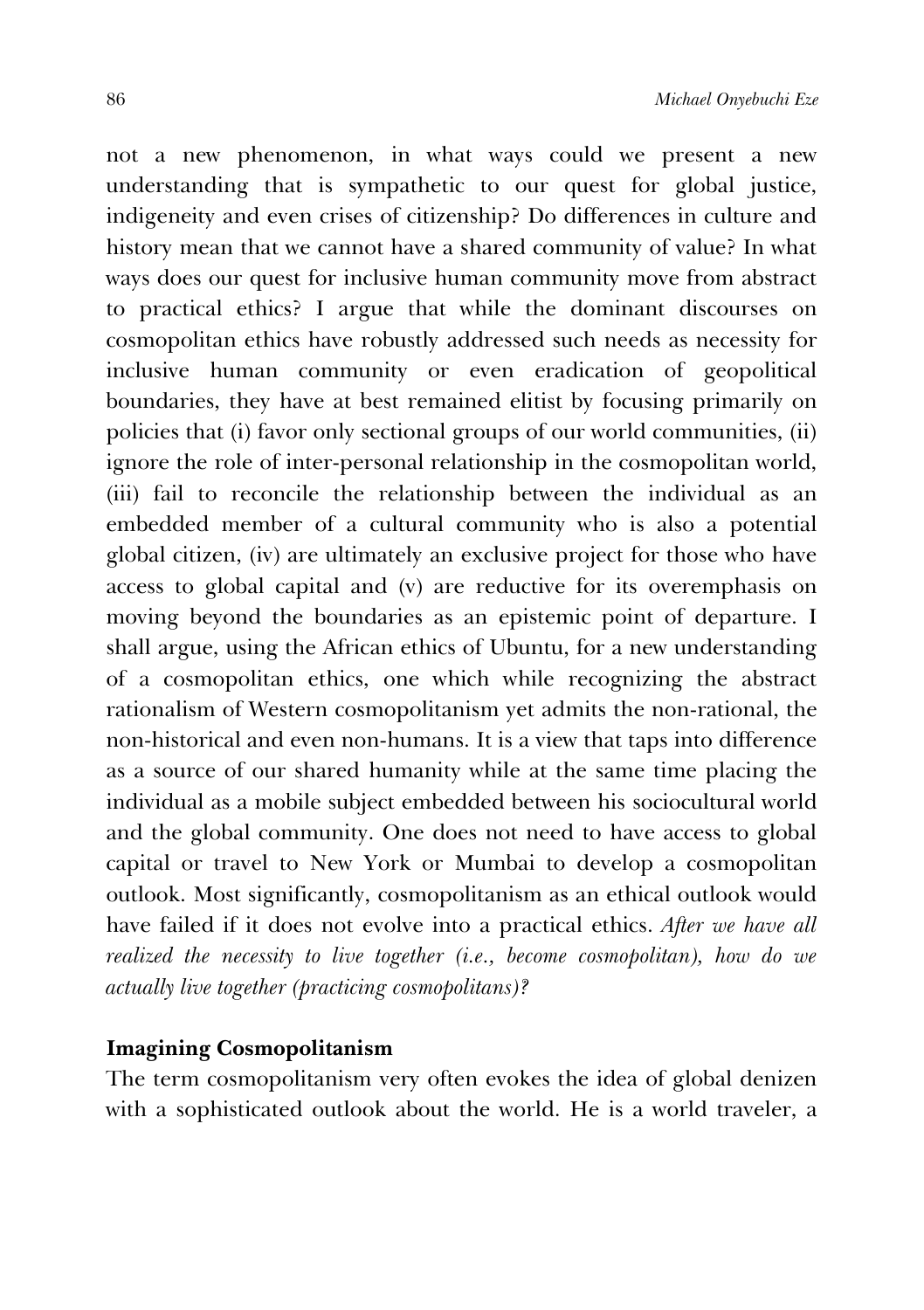citizen of the world, $4$  benevolent, $5$  unbound by local affinities, concerned with universal good and aspirations, one whose humanity is defined by 'worth of reason and moral purpose.' [6](#page-3-2) Herein, cosmopolitanism is measured in terms of a normative ethical quality to be aspired to, evoking a sense of translocation to an ideal world of the good. This cosmopolitan agent, a stock of 'rational humanity' [7](#page-3-3) becomes the heterodoxy of the provincialized, irrational and even timid primitive man that lacks the sunny outlook of the global world. The noncosmopolitan subject is primitive, un-traveled, parochial in outlook, suspicious of difference, ethnocentric, prejudiced, biased, uninformed, and typically uncouth. Such schematic understanding occupies special place in cosmopolitan literature. My claim is that such ideological distortions mask social reality.[8](#page-3-4) Thus, we have cosmopolitanism as a constitutive ethos without a substantive essence.

Cosmopolitanism as an idea of global citizenship traces its origin to the Stoic ideal of the world community of equal citizens. Reason the Stoics argue, constitute the foundation of our subjective equality and shared humanity! We are humans because we are rational and since reason is a virtue we all share; we all belong to human community. Reason is the law of nature and the basis of our shared humanity, notes Marcus Aurelius: 'And he bears in mind that all that is rational is akin, and that it is in man's nature to care for all men, and that we should not embrace the opinion of all, but of those alone who live in conscious

1

<span id="page-3-0"></span><sup>4</sup> In a response to the question of his origin, the cynic Diogenes had responded, 'I am a citizen of the world', see Martha Nussbaum *For Love of Country: Debating the Limits of Patriotism,* (Boston, Masss., 1996), also, Ibidem 'Kant and Stoic Cosmopolitanism.' *Journal of political philosophy* 5, no. 1 (1997): 1-25: 5.

<span id="page-3-1"></span><sup>5</sup> Nussbaum, 'Kant and Stoic Cosmopolitanism.' 5.

<span id="page-3-2"></span><sup>6</sup> *Ibid*.

<span id="page-3-3"></span><sup>7</sup> *Ibid*.

<span id="page-3-4"></span><sup>8</sup> Abstract cosmopolitanism is often beckoned upon an impartial etic that is anachronistic to the internal goods of a community. Such cosmopolitan ideal obfuscates social reality by imposing a misrecognition of social constructs at the root of our deepest human desires. Consider the case of the so-called 'closet' racist who abides by the law but once able to truncate the law shows his/her truest emotions.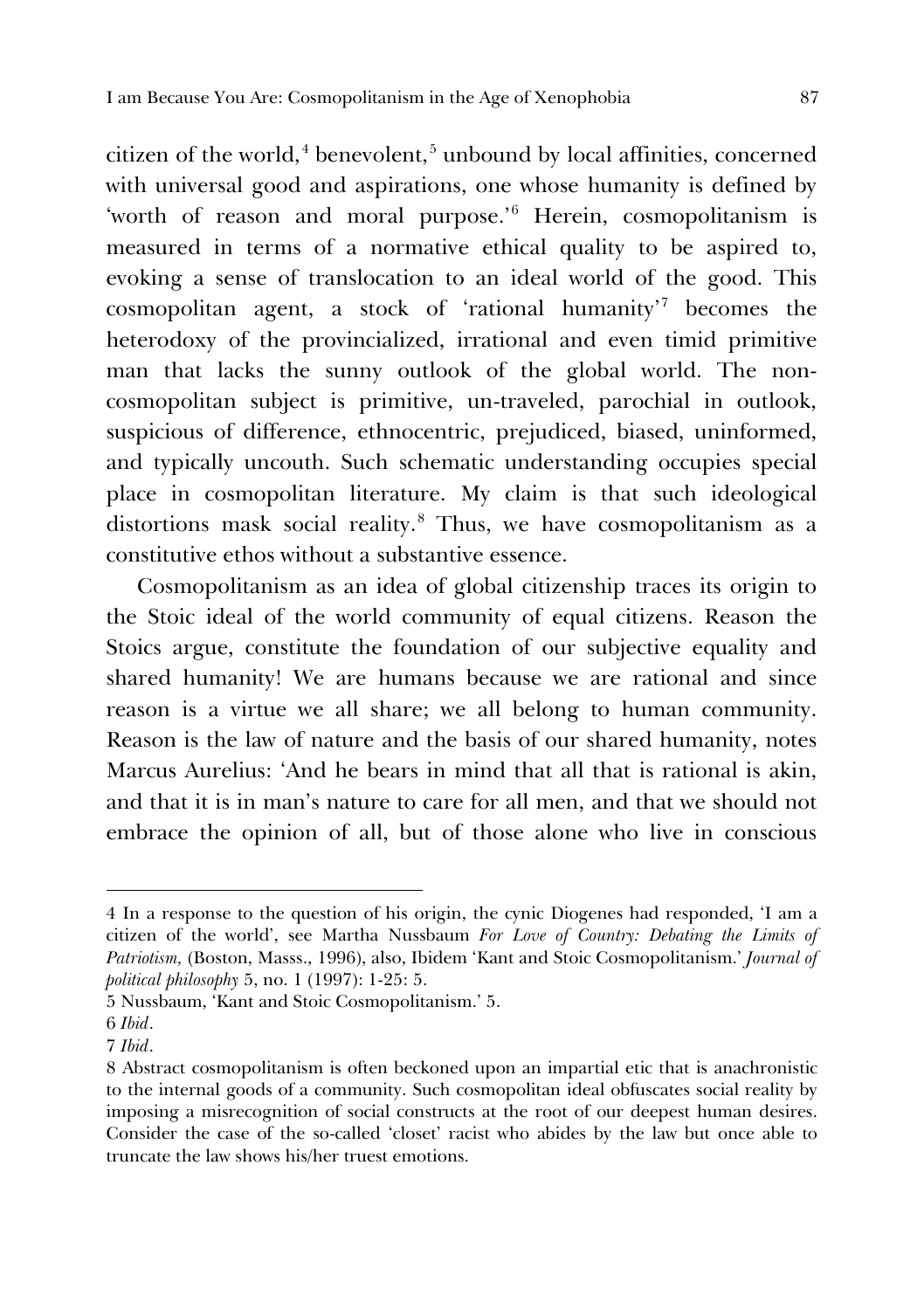agreement with nature.' [9](#page-4-0) A thought shared by Seneca that through reason we learn of our shared origins and equality:

We all spring from the same source, have the same origin … We have all had the same number of forefathers; there is no man whose first beginning does not transcend memory … The flight of time, with its vicissitudes, has jumbled all such things together and fortune has turned them upside down.<sup>[10](#page-4-1)</sup>

Unlike Plato and Aristotle the Stoics condemned slavery which they saw as inhumane and unnatural institution: *'Servitus est constitutio iuris gentium qua quis domino alieno contra natura subicitur.*' [11](#page-4-2) Liberty is a natural state of man while slavery is antithetical to that condition. The Western Enlightenment humanists saw in stoicism an intellectual repertoire for an optimistic view of man[12](#page-4-3) and his relation to nature and social world. Prior to the Enlightenment, the status of man was that of a powerless being remotely controlled by a greater being who dominates his will. The Enlightenment rehabilitated the image of man as a being infused with a warrior spirit, a Lord of the universe in unity with God.<sup>[13](#page-4-4)</sup> Nature is neither evil nor dangerous to man but a good to be desired and celebrated for the benefit of man. The Enlightenment humanists opposed monasticism and medieval asceticism as stifling human life through a binary universalism: (i) advocating the metaphysics of divine revelation against natural reason and, (ii) championing religious mediocrity as a guide to reality.<sup>[14](#page-4-5)</sup> From Dante, the humanists got the idea that human beings are capable through intellect and reason—to achieve greater good for humanity,

<span id="page-4-2"></span>11 Cited in Kohn, *The Idea of Nationalism*, 67.

<span id="page-4-0"></span><sup>9</sup> Marcus Aurelius Antoninus, *Meditations*, in *Marcus Aurelius*, Loeb Classical Library 58, transl. C. R. Haines (Harvard University Press, 1916), Bk. II, iv, 4, p. 53; see also, Hans Kohn, *The Idea of Nationalism* (New York: Macmillan, 1961), 593.

<span id="page-4-1"></span><sup>10</sup> Lucius Annaeus Seneca, *Seneca Six Pack* (Los Angeles: Enhanced Media, 2016), 98f; *On Benefits* , Bk. III, xxvii, i; *Moral Essays,* trans. John W. Basore, Loeb Classical Library, vol. III, p. 177; Ad Lucilium Epistulae Morales, *trans. Richard M. Gummere,* Loeb Classical Library, epistle XLIV, 3, vol. I, p. 288, XCV, 33, 52; CII, 21-22, vol. II p. 91, 181.

<span id="page-4-3"></span><sup>12</sup> Purposefully using a sexist language insofar as the project was exclusive to rich-whitemale landowners, excluding women and nonwhites.

<span id="page-4-4"></span><sup>13</sup> See also, Kohn, *The Idea of Nationalism*.

<span id="page-4-5"></span><sup>14</sup> See for example, Paul Oska Kristeller. *Renaissance Thoughts and its Sources.* Edited by Michael Mooney, Columbia University Press, 1979, 176f.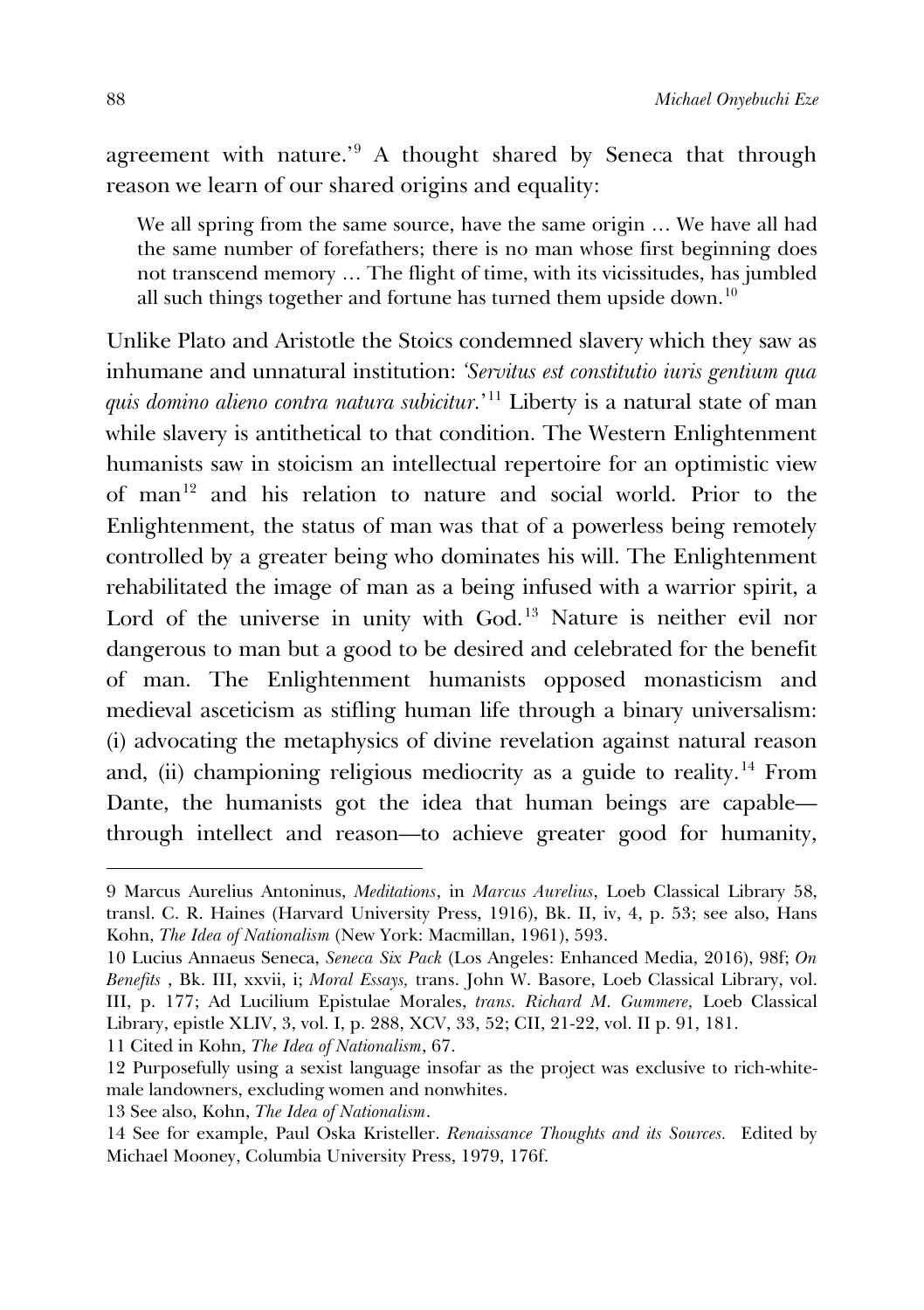control and be masters of their fate. [15](#page-5-0) Reason is the foundation for shared humanity and equality observes Friedrich Schiller:

All thinking minds are now united by a cosmopolitan bond of friendship, and all the light of the age may now illuminate the mind of a modern Galileo or Erasmus … we wish to be and remain in body citizens of our time … it is the privilege and the duty of the philosopher and of the poet to belong to no people  $\ldots$  but to be truly the contemporary of all times.<sup>[16](#page-5-1)</sup>

Not only does the philosopher and the poet belong to no one, they must also resent patriotism. National patriotism for Schiller as Hans Kohn observed, is only 'important for immature nations, for the youth of the world. It is a poor and trifling ideal to write for one nation … totally unbearable for philosophical mind.' [17](#page-5-2) Montesquieu concurs:

If I knew something useful to my nation but ruinous to another, I would not propose it to my prince, because I am a human being before I am a Frenchman, because I am by necessity a human being, whereas I am Frenchman only by chance … If I knew something useful to my fatherland which were prejudicial to Europe, or something which were useful to Europe and prejudicial to mankind, I would consider it a crime.<sup>[18](#page-5-3)</sup>

Writing in *Frankfurter Gelehrte Anzeigen* (1772), Goethe was critical of German nationalists and their obsession with fatherlands: 'If we find a place in the world where we can rest with our property, a field to feed us, a house to shelter us: have we not there the fatherland?.' [19](#page-5-4) This trajectory of ideas map for us, in historical terms, the boundaries of contemporary scholarship on cosmopolitanism. On this view, Roger Scruton has offered a definition that best captures this ethical imagination:

[Cosmopolitanism is] the belief in, and pursuit of, a style of life which … [shows] acquaintance with, and an ability to incorporate, the manners, habits, languages, and social customs of cities throughout the world … In this sense, the cosmopolitan is often seen as a kind of parasite, who depends upon the

<span id="page-5-0"></span><sup>15</sup> *Ibid*.

<span id="page-5-1"></span><sup>16</sup> See Kohn, *The Idea of Nationalism*, 407f.

<span id="page-5-2"></span><sup>17</sup> *Ibid*., 409.

<span id="page-5-3"></span><sup>18</sup> *Ibid*., 228.

<span id="page-5-4"></span><sup>19</sup> *Ibid*., 376f.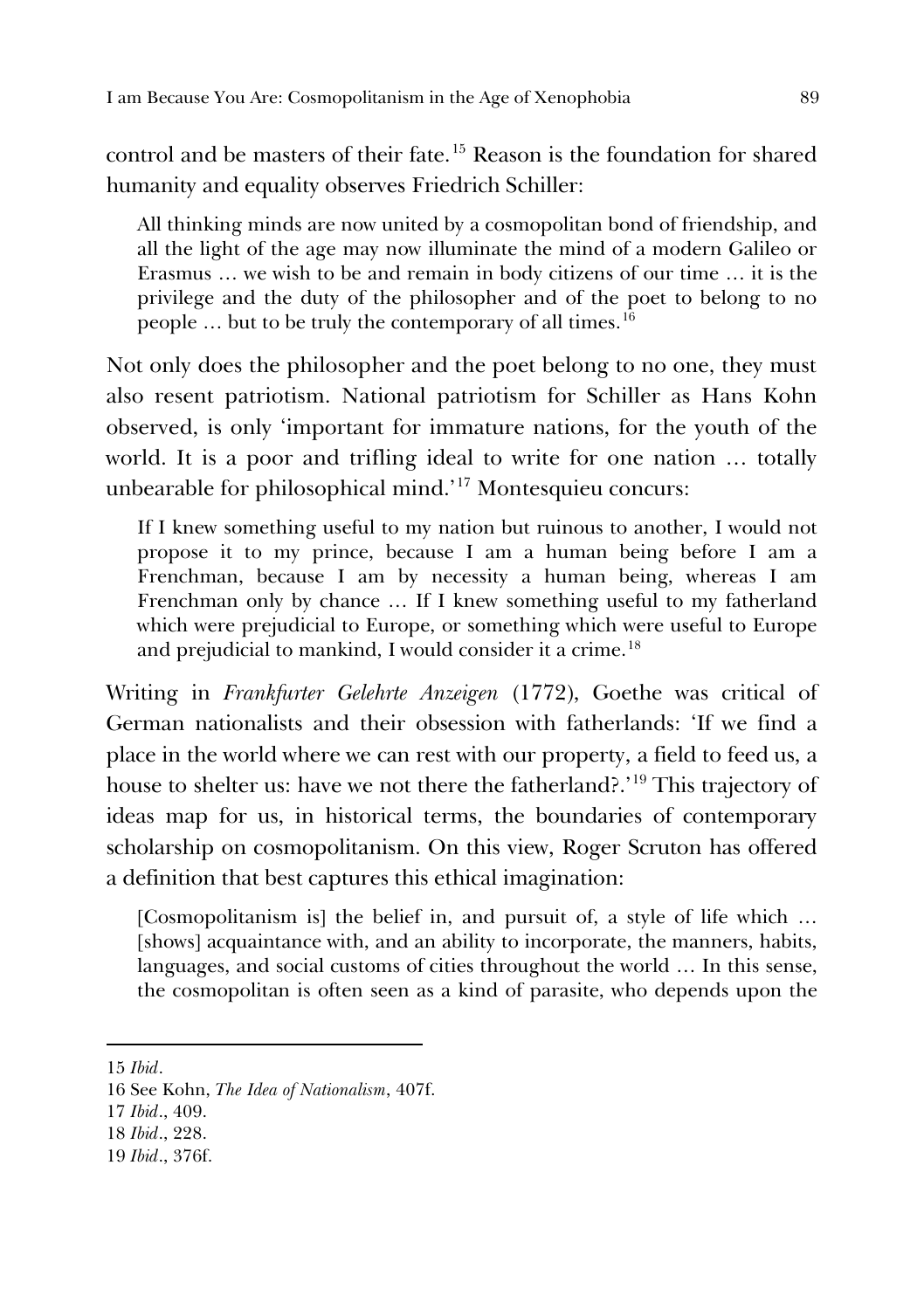quotidian lives of others to create the various local flavors and identities in which he dabbles.<sup>[20](#page-6-0)</sup>

A primary concern in this definition is its essentialist pandering of what may be termed *naïve optimism*. Notice its epistemic indifference as to what constitutes the subjective good we desire for our cosmopolitan world. It does not discriminate on what kind of good or lifestyle we chose to adopt or incorporate as a 'flavor' of our identity. If Scruton is right, the cosmopolitan citizen is a dislocated individual, a transitional being, a hybrid subject. Should we however endure a lifetime of subjective prostitution just so we can remain a hybrid subject of the cosmopolitan world? This view of cosmopolitanism equally fails to interrogate what kind of values we actively desire to be universal ethics or why they are even desirable. If our common goods are internal to practices of our community, how do I reconcile the values of other communities with my own even if they are at loggerheads? Mother Theresa, the philanthropist nun of Calcutta, and Osama bin Laden, a notorious terrorist, have equally influenced culture, but what inspires my choice—in this case— Mother Theresa over and above that of Osama bin Laden? Does not the rejection of the latter constitute a short change of an ethical good in our cosmopolitan world? After all, in certain quarters, Osama bin Laden is equally considered a hero.

Martha Nussbaum, in an attempt to respond to such dilemma, speaks of cosmopolitanism in terms of embeddedness of community; an ethic that gives priority of allegiance to immediate members of my community: 'none of the major thinkers in the cosmopolitan tradition denied that we can and should give special attention to our own families and to our own ties of religious and national belonging … we must do so … since we are all born into a family of some sort.' [21](#page-6-1) This is desirable, Nussbaum argues, yet the 'primary reason a cosmopolitan should [prefer

<span id="page-6-0"></span><sup>20</sup> Cited in Jeremy Waldron, 'What is Cosmopolitan?.' *Journal of Political Philosophy* 8, no. 2 (2000): 227-243:227.

<span id="page-6-1"></span><sup>21</sup> Martha Nussbaum, *For Love of Country?* (Boston, MA: Beacon Press, 2002), 135, see also Samuel Scheffler. 'Conceptions of Cosmopolitanism.' *Utilitas* 11, no. 03 (1999): 255-276: 259.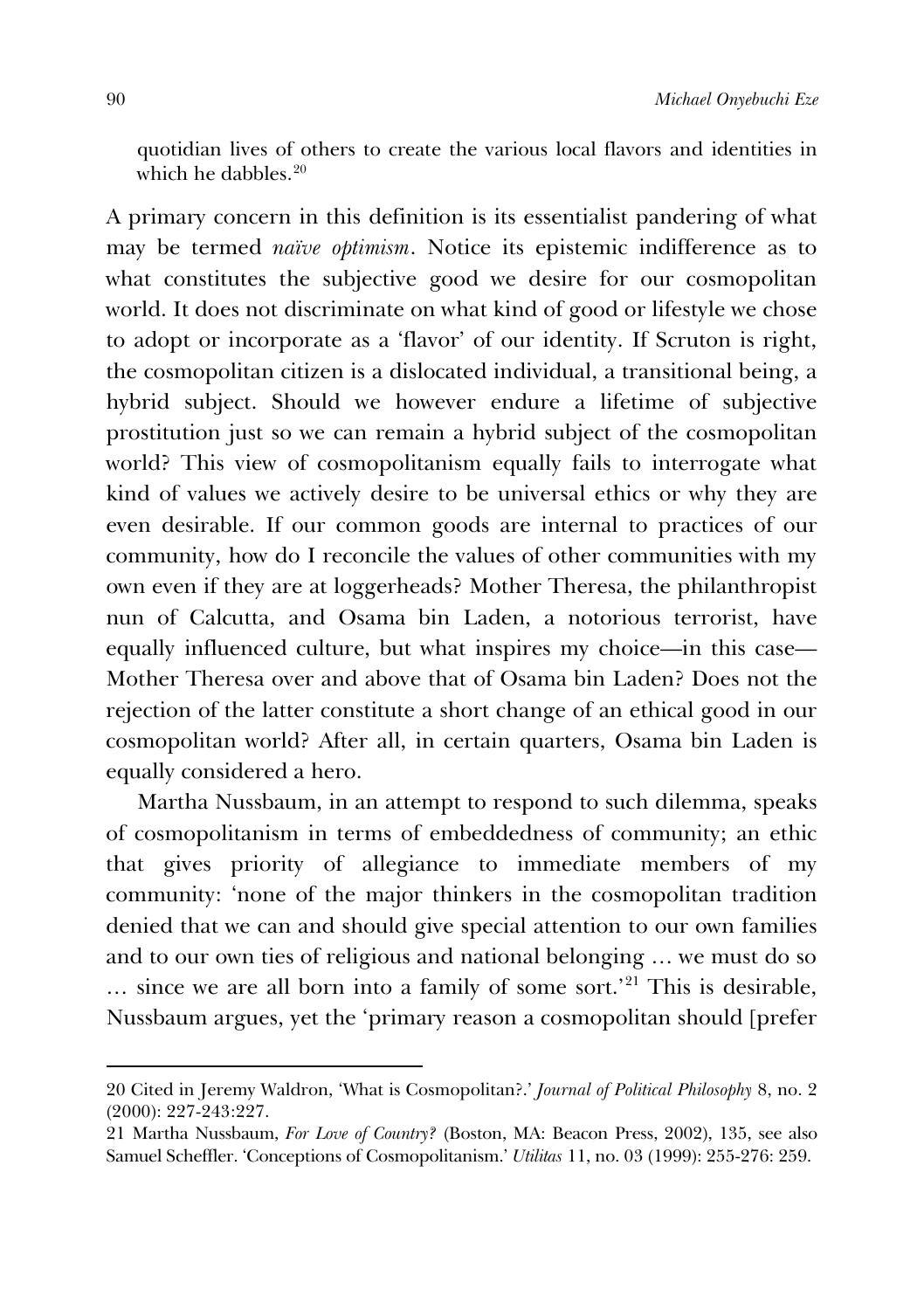her community] is not that the local is better per se, but rather that this is the only sensible way to do good.' [22](#page-7-0) For Nussbaum, focusing on our local political communities, we maximize the chance of greater good. But doing such good is not without caveat for caught between two loyalties to members of our immediate community and to other world citizens one must then admit, as Scheffler puts it, that 'devoting special attention to the people we are attached to is an effective way of doing good for humanity at large, or else we must suppose that the people we are attached to are simply worth more than others.' $^{23}$  $^{23}$  $^{23}$ 

Kwame Appiah shares similar positon in his use of T. S Eliot's *Daniel Deronda* to advocate for a closer communion for self-knowledge, for it is 'closer fellowship that makes sympathy practical.' [24](#page-7-2) Drawing insight from antiquity, he would endorse Cicero in his assertion that 'society and human fellowship will be best served if we confer the most kindness on those with whom we are most closely associated.' [25](#page-7-3) Appiah nevertheless, is keen to advocate for impartial cosmopolitanism which neither supports 'the nationalist who abandons all foreigners nor with the hardcore cosmopolitans who regards her friends and fellow citizens with icy impartiality.' [26](#page-7-4) Appiah identifies two strands of cosmopolitanism. The first is 'the recognition that human beings are different and that we can learn from each other's differences' and the second is 'the recognition of our responsibility for every human being.' [27](#page-7-5) Of such recognition of our universal responsibility, Appiah appeals to culture.

Culture is a universal inheritance Appiah argues. Cultural artefact for example, is an entrustment for humanity. The Nigerians cannot claim sole ownership to the Nok sculpture as much as the Greeks possesses no

<span id="page-7-0"></span><sup>22</sup> *Ibid.*, 135f.

<span id="page-7-1"></span><sup>23</sup> Samuel Scheffler. 'Conceptions of Cosmopolitanism.' *Utilitas* 11, no. 03 (1999): 255- 276:259.

<span id="page-7-2"></span><sup>24</sup> Kwame Appiah, *Cosmopolitanism: Ethics in a World of Strangers,* (London: W.W. Norton, 2006), xvii.

<span id="page-7-3"></span><sup>25</sup> *Ibid.*, xviii.

<span id="page-7-4"></span><sup>26</sup> *Ibid*., xvii.

<span id="page-7-5"></span><sup>27</sup> *Ibid*.,4, 7f.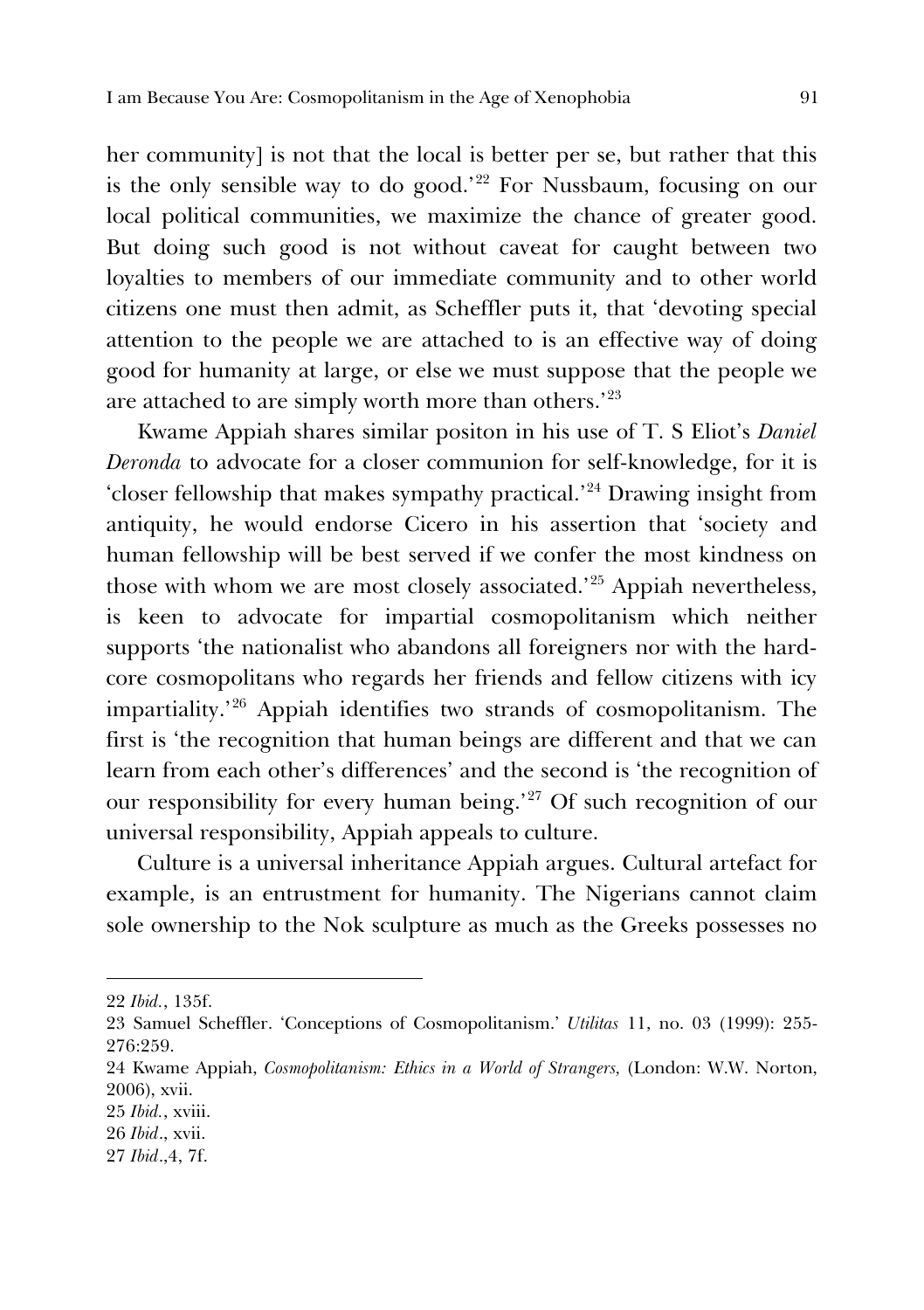claim of inheritance to the Elgin Marbles nor the Danish or Swedes make any claim to Olaf's gold cup as authentically national treasure. The reason Appiah argues, is that none of these modern nation states can make a direct claim of relationship to the ancient societies from which these artefacts emerged. If these modern states do lay any claim of inheritance, they must 'think of themselves as trustees of humanity.' [28](#page-8-0) These cultural artefacts (the Nok Sculptures or Elgin Marbles) 'belong in the deepest sense to all of us. "Belong" here is a metaphor, of course: I just mean that the Nok sculptures are of potential value to all human beings.' [29](#page-8-1) By *deepest sense of all,* Appiah refers to cultural artefact as one example of cumulative knowledge to which the artist is an unconscious beneficiary: 'neither Munch nor Twin Seven Seven would have been the creator that he was if he'd been unaware of and unaffected by the work of artists in other places.' [30](#page-8-2)

The first problem with Appiah's claim is the assumption that what is considered a work of 'art' is at the same time universal. In many indigenous societies, sculptures generally possess religious essence. What we perceive as art from a Western conscious imaginary are sometimes primarily religious or they signify other anthropological necessities in non-Western societies. In the early days of my graduate school in Germany, my colleagues knowing I was from 'Africa' entertained me with planned visits to many art shows. I remember tagging along to visit art shows of German painters like those of Caspar Friedrich, Joseph Beuys, Lucian Freud, among others. I was often bemused as my friends chatted excitedly about the paintings. As these were tortuously long visits, I longed for any opportunity to escape the tours. I finally expressed my frustration that I neither understood the paintings nor have any appreciation of them. The paintings have neither relevance nor aesthetic value to me, born in Nigeria, matured in Zimbabwe and South Africa (and now an American citizen). My classmates were genuinely surprised

<span id="page-8-2"></span><span id="page-8-1"></span><span id="page-8-0"></span><sup>28</sup> *Ibid*., 120. 29 *Ibid*. 30 *Ibid*., 125f.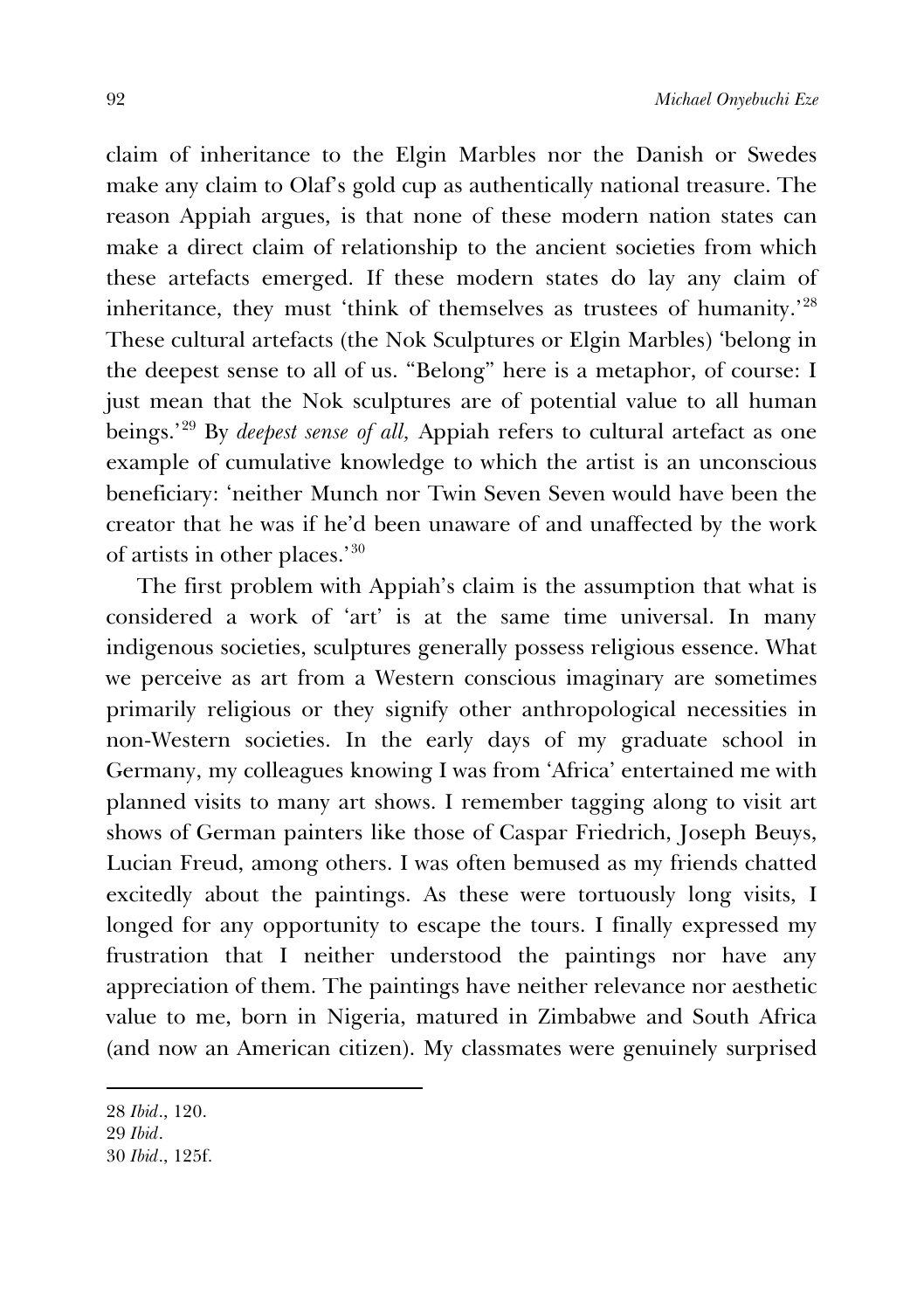but understanding. I was pleased to end the visits. This is not to say that one cannot appreciate a cultural artefact of another culture but it is equally problematic to impose our artistic appreciation on other cultures and generalize it. When the Europeans vandalized Africa, they saw in their gods and goddesses a version of European art forms. They would dispossess the people of their religious and cultural heritage which are then displayed in European museums as art from primitive societies.

Secondly, Appiah ignores the role of history in the making of modern identity. The Nok sculpture or Elgin Marbles may not have a material relationship to the current 'occupiers' where these artefacts were found. They do however speak to them in terms of subjective recognition of who they are or what to be in ways that are organically peculiar to them alone. Cultural artefacts are not just trustee commodities, they tell a story which defines the people, they represent a history of the people in terms of origins, transitions and subjective location. To view culture as mere commodity for trusteeship is a denial of history. Besides, culture is always a product of history, yet every historical transition is mobilized, sustained and nourished by its cultural outlook. The Nigerians are not just custodians or trustees of their cultural artefacts, these are their culture. The artefacts define them insofar as they draw a sense of meaning and identity from it. It is real and authentic. Just as humans make culture, we also give value to things. In the Kantian tradition, a work of art is recognized and celebrated because we endowed it with value. When a people recognize a certain style of painting or sculpture as art, it becomes meaningful to them. They give meaning to it. But meaning creations are context based. For Appiah however, the value of an artefact is not context based but valued on degree of human interest: the many legitimate human interests at stake.<sup>[31](#page-9-0)</sup> The more an object gains wider recognition and significance, 'then other people will have a more substantial interest in being able to experience it and to the knowledge derived from its study. The object's aesthetic value is not fully

<span id="page-9-0"></span><sup>31</sup> *Ibid*., 127.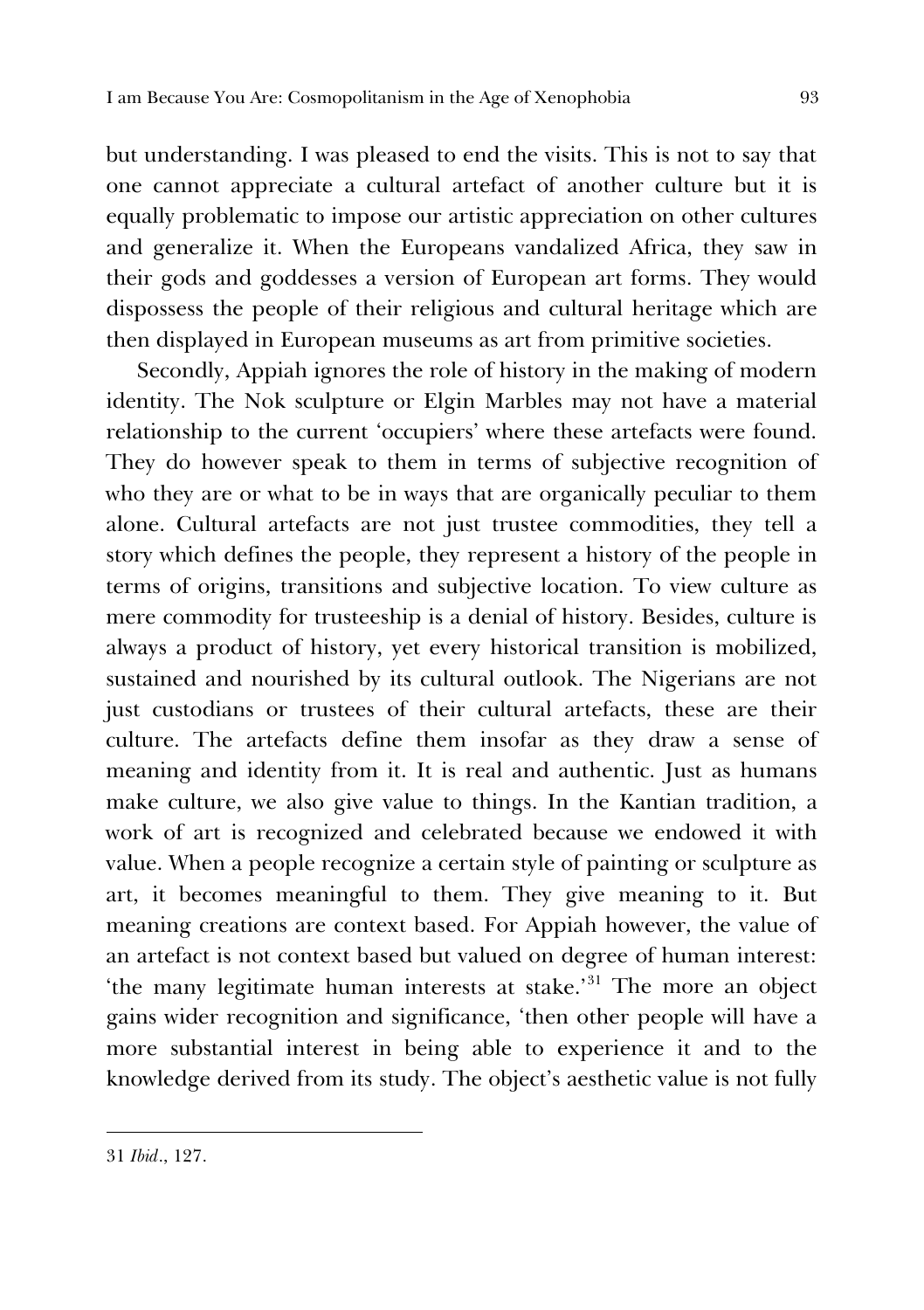captured by its value as private property.' [32](#page-10-0) For Appiah, these cultural artefacts are universal good because they are merely residues of cultures that have died. Cultures die, Appiah claims, but without 'physical extinction.' [33](#page-10-1) Since cultural artefacts were made for 'societies that no longer exist,' modern states cannot lay any claim of ownership.<sup>[34](#page-10-2)</sup> I disagree. Cultures do not die, they evolve *overtime*, sometimes crystallizing as tradition, but most often transformed to accommodate new historical epochs and transitions. It is precisely this nature of culture as unsettled, that is, non-static that we can have space to accommodate other people who are different from us.

Moving beyond the dilemma of *subjective preference* for recognition worthiness (between the stranger and a member of our *kind)* and the universalization of our cultural good, is another version of cosmopolitanism, an ethical vision in which the *truly* cosmopolitan citizen is free floating individual without attachment to any 'special' community. As Jeremy Waldron puts it, this cosmopolitan citizen is an unrooted individual whose cultural ethos is not 'bounded' by 'any subject of the cultural resources available in the world. He did not take his identity as anything definitive, as anything homogenous.' [35](#page-10-3) But subjective dislocation demands a community without borders. Thus cosmopolitanism here also reads as eradication of boundaries in favor of a normative universal constituency that bestows subjective rights of citizenship to every individual. Boundaries constitute a source of inequality. Boundaries, especially imposed artificial (imperial) borders perpetuate discrimination in terms of subjective and social mobility. Boundaries undermine human equality and social wellbeing.

This idea of the free-floating subject or the un-hinged citizen, as an ethical normative, however, conceals more than it reveals. First, it imposes a misrecognition of other sociocultural and historical contingencies of our

-

<span id="page-10-2"></span>34 *Ibid*.

<span id="page-10-0"></span><sup>32</sup> *Ibid*.

<span id="page-10-1"></span><sup>33</sup> *Ibid*., 119f.

<span id="page-10-3"></span><sup>35</sup> Waldron, 'What is Cosmopolitanism?' 228.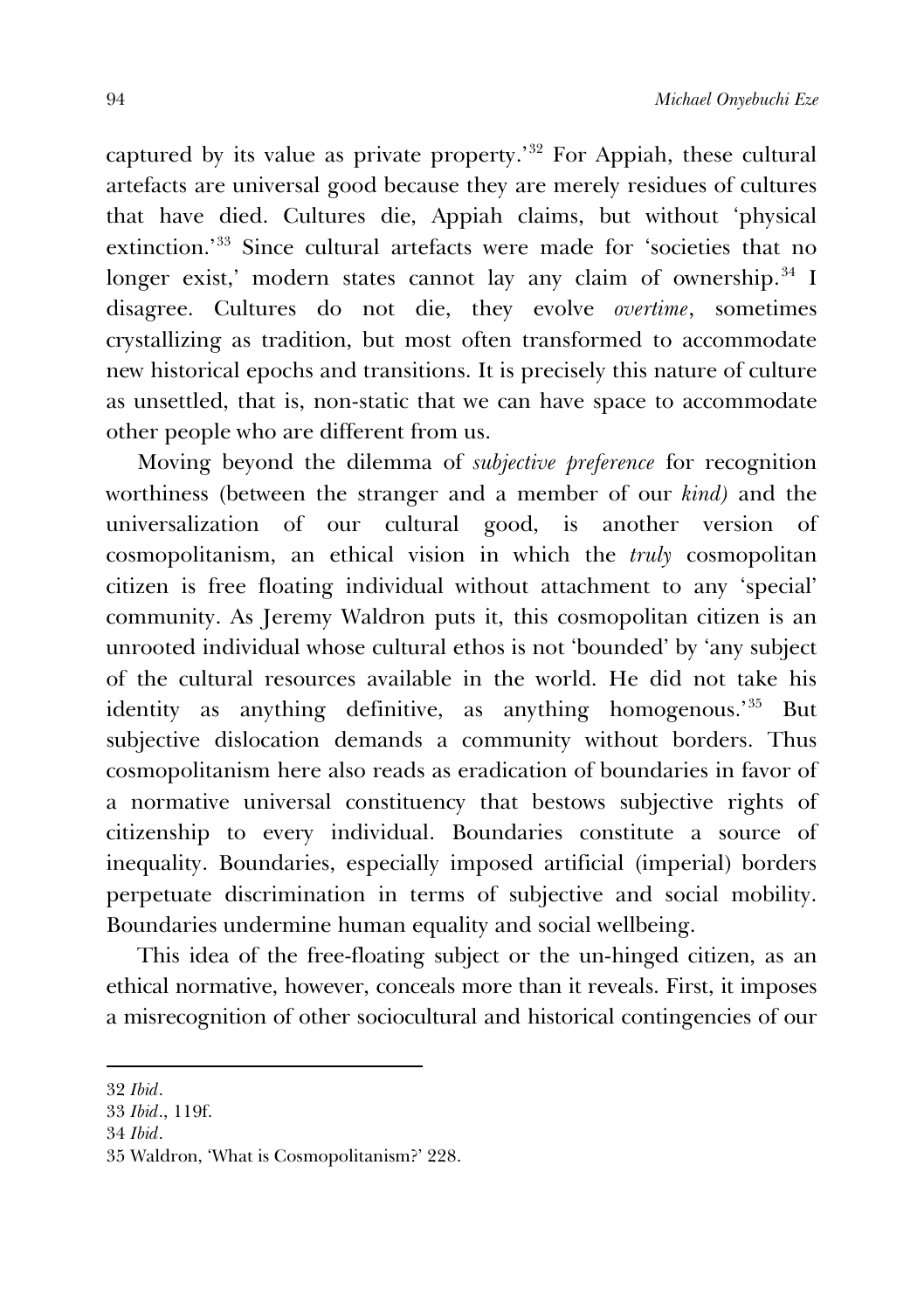political world. Second, it takes for granted the impact of sociocultural construction of our human experience. Third, it is infinitely presumptuous as to what constitutes this normative boundary of inclusion or exclusion, in other words, whose borders and boundaries are being eradicated or do we just eradicate old ones to create new borders? Geographical fatality and paperized *identity* (passports or IDs) constitute determinant conditions for social mobility and subjective legitimacy in this cosmopolitan world. I am an American citizen and with my traveling documents I could travel to over 80% of the world without bureaucratic restrictions insofar as I am financially capable. Now consider that I am traveling with a Nigerian passport. I must book for visa interview at least 3 months in advance, to be accompanied by restrictive measures such as proof for my humanity (landed property, evidence of fund, reason for travel, et cetera). Then comes the anxiety of the visa interview (the long wait, the arrogance of the visa officers, the canopy of suspicion et cetera). Even as I arrive at the final port of entry, the angst continues: the formatting of my person in those special rooms of interrogation, the special checks, and sometimes the final humiliation of deportation. Herein, only persons from certain geographic locations are deemed mobile worthy, or what Jürgen Habermas has termed *Anerkennungswüdigkeit* (worthiness to be recognized).<sup>[36](#page-11-0)</sup>

The quest to eradicate boundaries presupposes social mobility. But if social mobility is a privilege for people from certain regions of the world or economic caliber, does not cosmopolitanism become on the one hand intuitively exclusive and on the other hand tendentiously imperialist? First, it takes for granted that these are values shared or normatively inspired by all humanity. Second, the context of what constitutes our political space is not interrogated but assumed as given. Third, since boundaries constitute a natural form of sociopolitical and cultural identity, claimants for abolition of borders neither define the degree for such erosion of boundaries nor address the ambivalent and complex

<span id="page-11-0"></span><sup>36</sup> Jürgen Habermas, *Communication and the Evolution of Society,* translated by Thomas McCarthy*,* (Boston: Beacon Press, 1979), p. 5.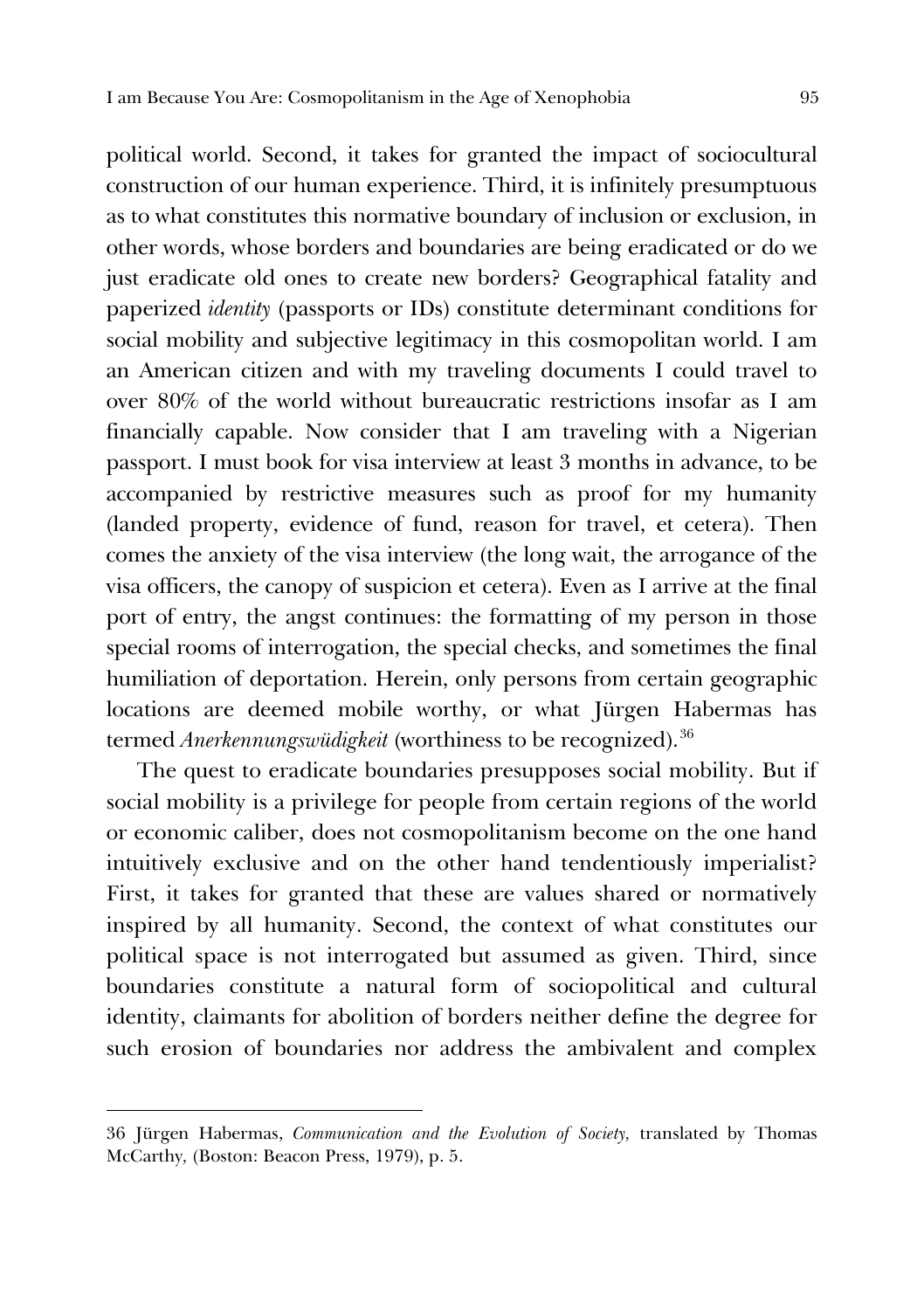relation between identity, culture and politics. Eradication of boundaries is a persuasive regulative ideal, yet, a claim that falsely assumes equality of opportunity for everyone and ignores practical politics of history and economy of privileges.

## **Beyond the Boundaries: The Third-world Migrant as a Cosmopolitan Citizen**

The elitism of the cosmopolitan ideal thus enunciated replicates the Western citizen of the ordinary traveler or non-Western citizen with advanced social capital. At the opposite end of the spectrum are the immigrants—the unseen cosmopolitans. Often misrecognized as uncouth, uncultured, uncivilized, different, the barbarian, the locus of absurdity, in reality nevertheless, the immigrants are ones that have broken borders and barriers; crisscrossing countries, boundaries, and exclusion zones—very often through treacherous routes—to arrive at the promised land of Western cities. In this uncertain journey, the migrants learn survival strategies and adapts through different cultures, languages and peoples. They know too that they are in a duel of life and death. They are gambling. To succeed, they have to become one with their travel routes. They will have to become conscious of every step they take for that determines their survivability. Avoidance maneuvers from border security agents; exposure to the elements, the treacherous walks in the deserts, the flight, the anxiety, et cetera are all subjective variables to which the immigrants have become acquainted with during their journey. Survival means becoming one with their journey—there must be no error or mistake. S/he assimilates the variances of their traveling condition in order to survive, to live. These are not experiences available to the normal Western traveler shepherded by bourgeoisie travel agents or cruise managers. The migrant is not traveling for leisure; he is on a survival frequency. He is one with the world around him. His journey is personalized and not indifferent. Even as she arrives at the Western cities, s/he learns how to skirt the laws of exclusion and even help others like him achieve similar goals.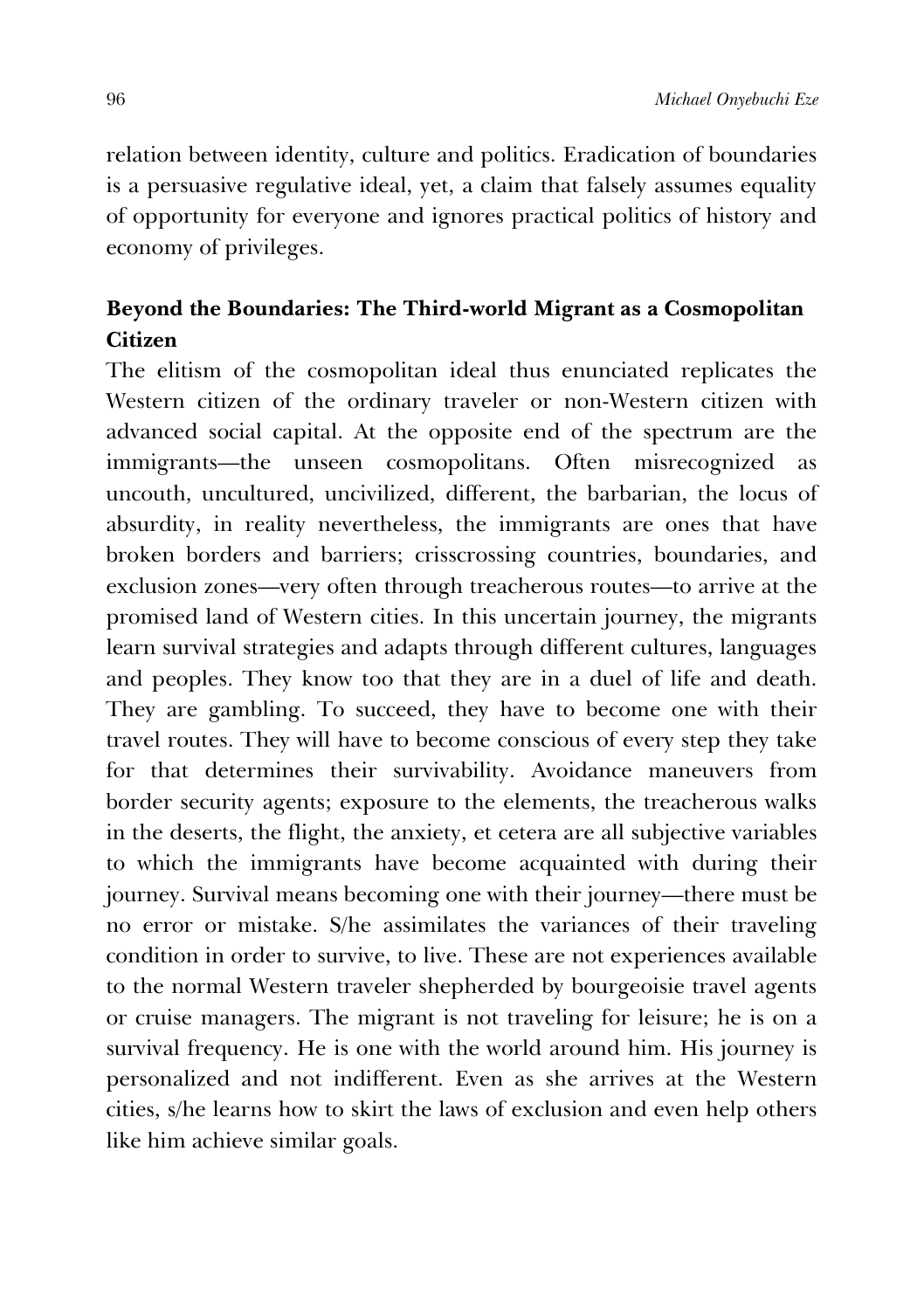Accordingly, where exposure to cultural pluralism and/or traveling becomes a criterion for cosmopolitanism citizenship, it is the migrant that possesses that credential. But if cosmopolitanism is tied only to the traveled denizen then only those who have traveled or have capacity to travel (irrespective of means or ways) are legitimate cosmopolitans. Where subjective mobility defines what is or is not cosmopolitanism, immobile subjects are perpetually entrapped; consciously de-legitimated as equal citizens of a global world. But if habitation of location defines my access not only to the world around me but my mobile ability in the social world, does not the claim that the cosmopolitan be a mobile subject institute a less recognizable but uncritical version of cosmopolitanism that is partly elitist, exclusive and mostly parochial?

Most critically, what then constitutes the end of cosmopolitanism? A constitutive disposition to allow the stranger in my backyard is not synonymous to a substantive outlook that I see the stranger who is in my backyard as a fellow human worthy of recognition beyond legal positivism. The stranger lives in my backyard not merely because the law tells me so, but because I desire human fellowship. Cosmopolitanism as a normative constitutive virtue (because the law tells me so) is suggestive of protective rights of individuals, embodiment of an ethical lifestyle which we consider a universal value. (The law defines our point of negotiation and encounters; the terms of our human relations, and even the content of our ethical and common good)<sup>[37](#page-13-0)</sup> Beyond the requirements of law, what can cosmopolitanism offer? Does eradication of boundaries or even promulgation of laws for universal protection of rights undercut our innate disposition toward prejudice, stereotype, racism and suspicion of difference? Would absence of boundaries and borders automatically initiate a world of equality, mutual respect and dignity? Do we need to

<span id="page-13-0"></span><sup>37</sup> The challenge is not only about yielding to abstract rules which are then extrapolated outside the practices of a community. The focus is on what universal rules are noble as opposed to how we can be noble ourselves irrespective of rules. My claim is that our reason *to be* is not merely because the law tells us to be humans (or nice to each other) but because of the primitive, instinctive fact that no matter the degree of our differences in terms of race, education, wealth, sex, language or geography, we are all humans despite the law.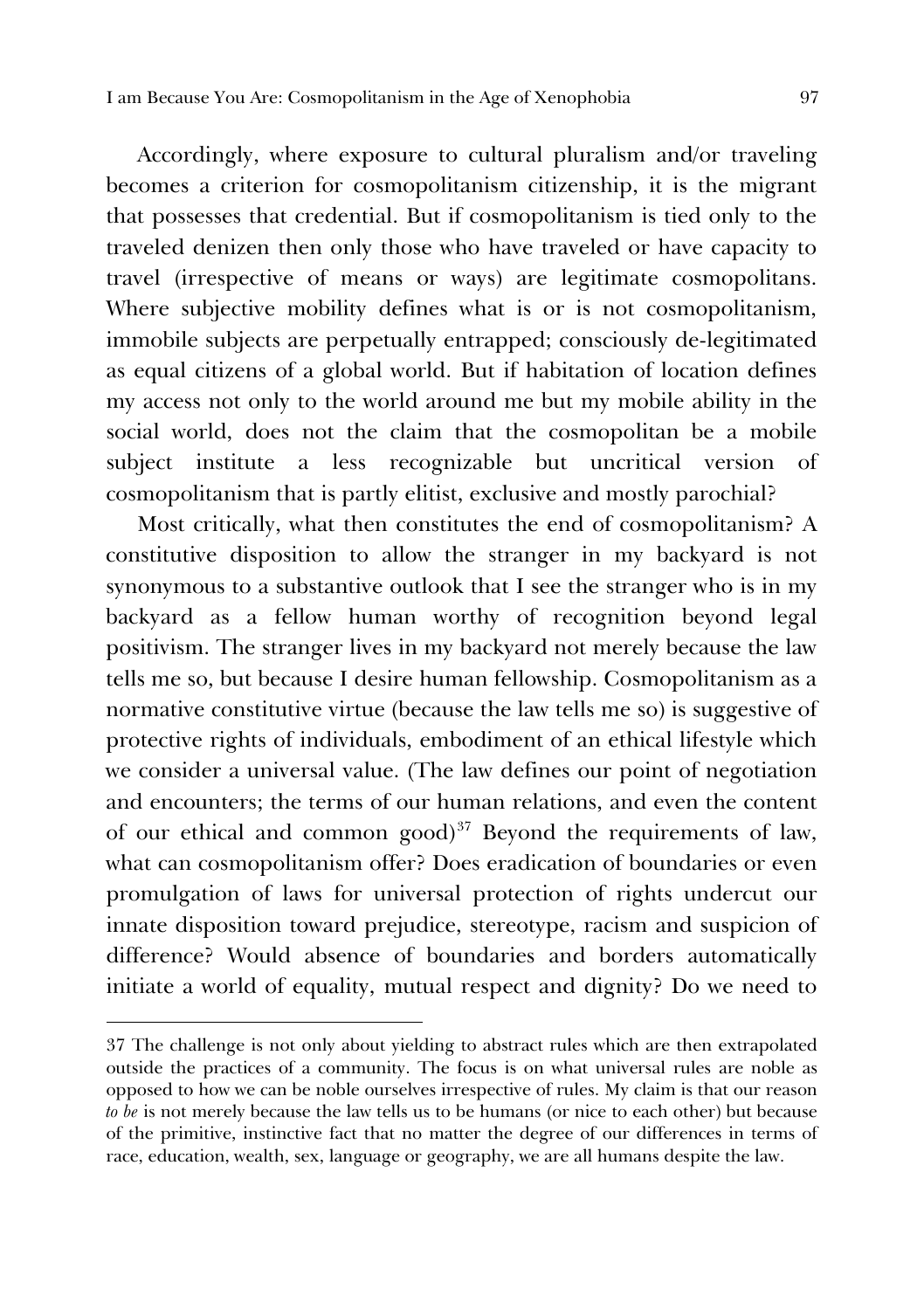eradicate boundaries to be cosmopolitan? Surely, such living arrangement is no more different than abstract communitarianism—a community of strangers held together by law and disparate values. Cosmopolitanism thus understood has neither stopped migration from the secular nation to the proto-nation nor undermined religious radicalization as a symbol of ethno-centric bias. Reacting against the bourgeoning nationalism in Europe with its associative wars, Goethe had offered a cosmopolitan view of fatherland that recognizes the necessity of subjective embeddedness but equally transcends primordial affiliation:

At a time when everyone is occupied in creating new fatherlands, the fatherland of the man who thinks without prejudice, who can rise above his time, is nowhere and everywhere … where we educate ourselves, there is our fatherland … where I am happy, there is my fatherland. Yet, this consoling and satisfactory sentence could be still better expressed by saying: where I am of use, there is my fatherland.[38](#page-14-0)

Goethe anticipates an idealistic cosmopolitan order devoid of xenophobia or prejudice. His views are instructive for my present commitment. In the section that follows, I will draw resource from African philosophy for an understanding of cosmopolitanism that moves beyond abstract communitarianism, without alienating members of the community and yet admitting the stranger not just as an abstract number, but an engaged and *desired* member of our social communion.

## **I am Because You Are: a New Cosmopolitan Ethics**

In this section, I use ubuntu ethics to argue for a new paradigm of human citizenship that is both universal and provincial. It offers an intellectual wavelength through which we speak of global citizenship without being alienated from our cultural communities. It is an understanding that reconciles our attachment to the global community in a way that is mobile, discursive and free from subjective entrapment, i.e., we do not have the dilemma of choosing *our own kind over the stranger for even the stranger is a potential relative.* 

<span id="page-14-0"></span><sup>38</sup> Cited in Kohn, *The Idea of Nationalism*, 414.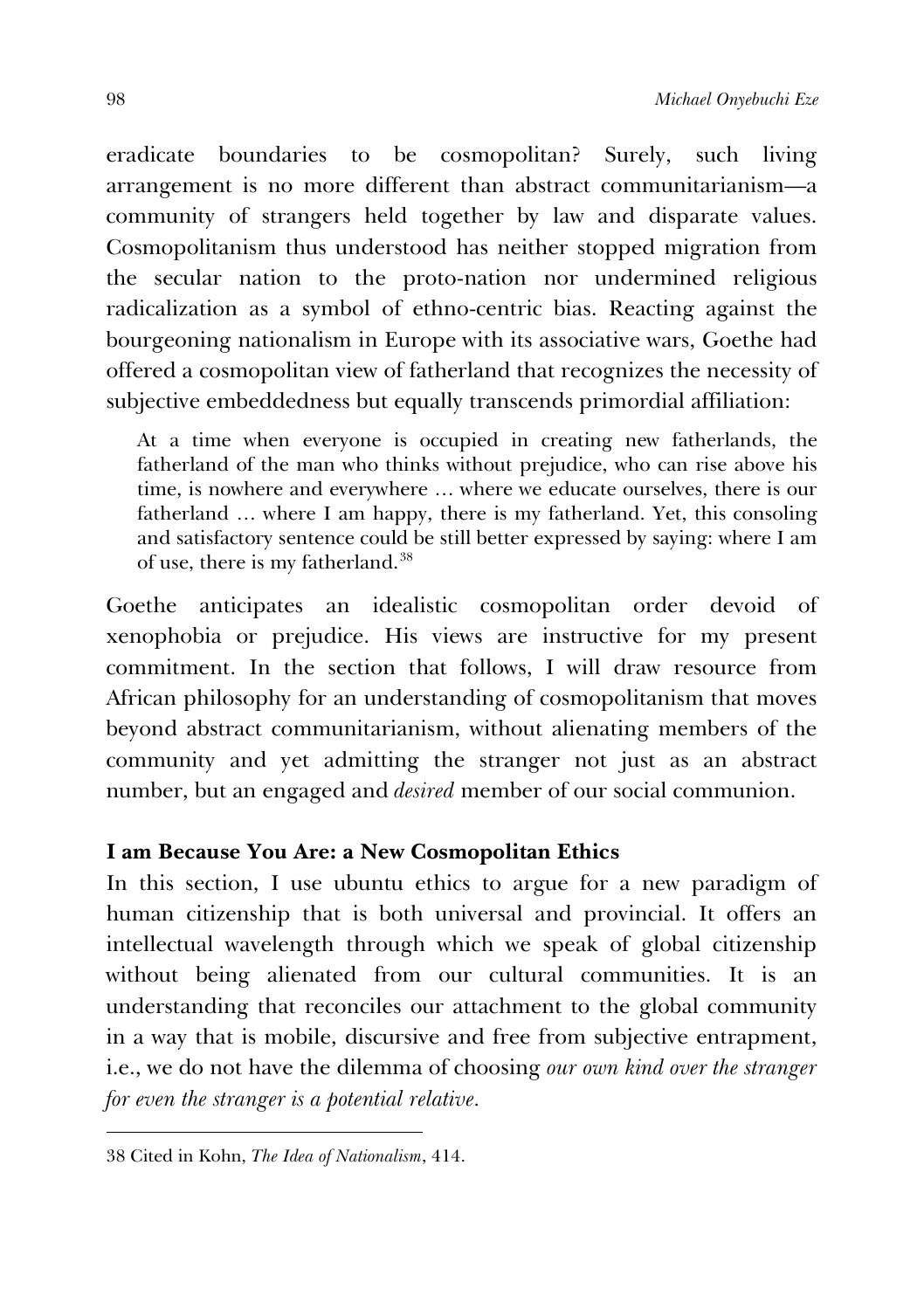According to *ubuntu*, subjective acquisition is only possible through positive human relationship.<sup>[39](#page-15-0)</sup> What this means is that I am a person by virtue of other different individuals on whose unique existence my humanity flourishes. The essence of being a person in these communities shares correspondence of meaning with John Mbiti's famous saying, 'I am because you are; and since you are therefore I am.' [40](#page-15-1) A view shared by Komla Dzobo, 'we are, therefore I am, and since I am, therefore we are,' [41](#page-15-2) and reaching it most dynamic expression in the Xhosa/Zulu adage *motho ke motho ka batho babang; umuntu ngumuntu ngabantu* (a person is a person through other people). The basic terms of such relationship are expressed in form of toleration, sharing, charity, respect, acceptance, hospitality, compassion, reconciliation, empathy, and reciprocity. On this view, to be human is to 'affirm one's humanity by recognizing the humanity of others and, on that basis, establish relations with them.' [42](#page-15-3)

Within this Africanist ethical vision, the search for commonality is not dependent on eradication of boundaries. Boundaries are presupposed insofar as the traveler (stranger or kinsman) is privileged over the old as we learn in the Igbo saying, *onye njem ka onye isi awo mma.* Depending on context, the saying could mean that *the traveler is more learned than the old or the traveled (including the travelled stranger) is more cherished than the old.*  The traveler or stranger is cherished insofar as s/he brings new knowledge to the community, new ways of life, a new cultural outlook. This is very instructive in a culture where respect for old people is a sacred virtue. Old people are serially respected because aside from being living ancestors, they also embody sacred wisdom of the community as we learn from another saying: *ihe okenye huru ma ya nodu ala, Okorobia* 

<span id="page-15-0"></span><sup>39</sup> T. Metz and J. Gaie, 'The African Ethics of Ubuntu/Botho: Implications for Research on Morality', *Journal of Moral Education* 39:3 (2010), p 275.

<span id="page-15-1"></span><sup>40</sup> John.S. Mbiti 1969. *African Religion and Philosophy* (London: Heinemann), 108f.

<span id="page-15-2"></span><sup>41</sup> Komla N. Dzobo 1992. 'The Image of Man in Africa', in *Person and Community: Ghanaian Philosophical Studies,* eds. Kwasi Wiredu and Kwame Gyekye (Washington: Council for Research in Values and Philosophy, 1992), pp. 132-145: 132.

<span id="page-15-3"></span><sup>42</sup> Mogobe B. Ramose 1999. *African Philosophy through Ubuntu* (Harare: Mond Books),52,194.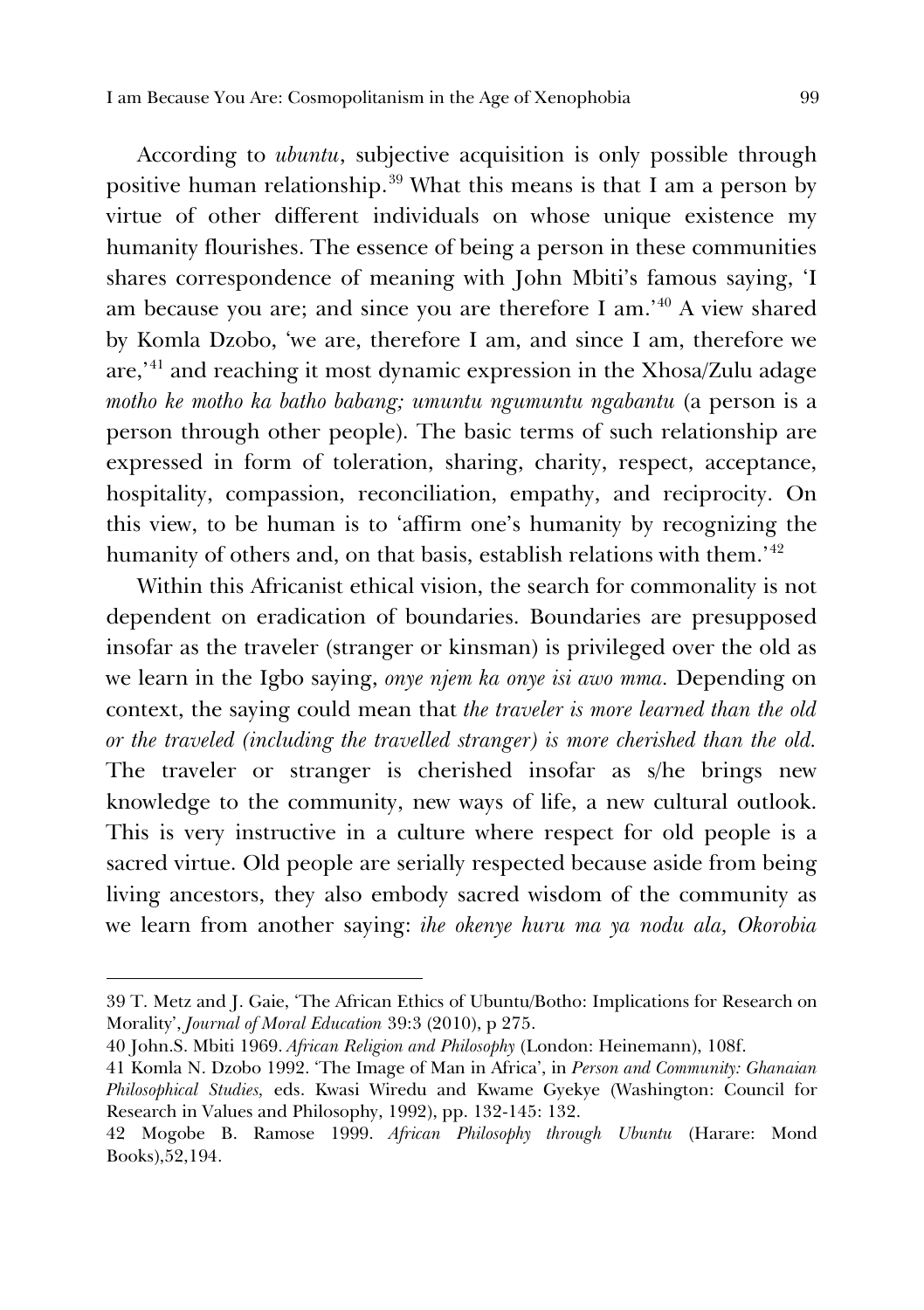*aghaghi ihu ya ma origoru elu nkwu,* (what old sees while sitting down, the young does not see even atop of a palm tree). Yet, when confronted with the stranger or traveler, there is an epistemic preference for the outsider. Notice that the dichotomy between the local and foreign is not shaped by difference but by desire for harmonization of ethical virtues and common good. The stranger or traveler is appreciated not necessarily because they possess subjective superiority, but in-as-much as they bestow on the community epistemic access to fresh ideas. The stranger is a potential relative, a *desired* member of my commonwealth.

My claim is neither to suggest that in these indigenous communities is a tendency for sociopolitical and cultural homogeneity nor even that within these societies are structured ethical way of life where everyone agreed with a harmonious goodwill. The history of inter-tribal civil wars in most parts of Africa is certainly nourished by most primitive instincts of Social Darwinism. My point is to find resource in African philosophy, (as there are in other cultural traditions) a plausible normative outlook for an ethical life where it concerns global justice, or as Ellie Kedourie puts it, an outlook that could ignite 'a spark of human sympathy or fellow-feeling.' [43](#page-16-0)

Ubuntu as a theory of political humanism possesses the following credentials: (i) a duty to recognize others in their unique differences, histories and subjective equations; (ii) unlike the cosmopolitan ethics evolving out of the age of reason, the sense of humanism embodied in ubuntu is not only a *recognition of our kind.* As seen from the Stoics, the source of human equality is based on reason, an assessment equally shared by the Enlightenment tradition. The limitation of reason is its provinciality. Reason is very rarely autonomous since it is dominated by culture, religion or other forms of human exigencies. The indictment on reason is already over flogged in the many literatures of postcolonial discourses. The logic of colonization for example, presupposes the imposition of European kind of reason on non-Europeans. To give them humanity through reason—to think, reason, evolve and be a *reasonable*

<span id="page-16-0"></span><sup>43</sup> Elie Kedourie, *Nationalism* (Oxford: Blackwell Publishers, 1993), xiv.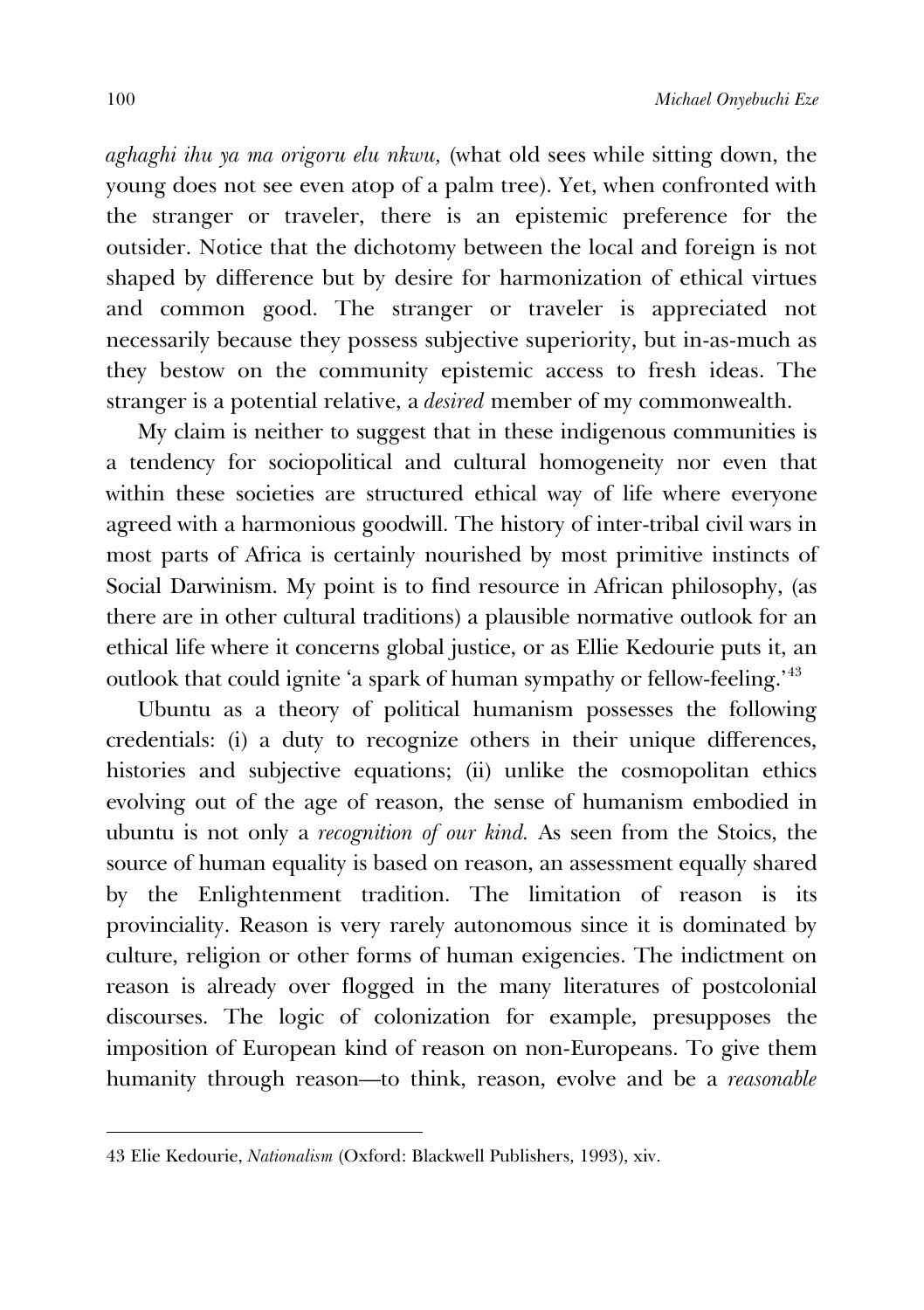individual acceptable within the European culture and context. In other words, it was not so much about elimination of difference but an invention of a homogenous other, one like me—he or she looks like me and must therefore be human. But in eliminating difference, the other is suppressed and annihilated. The subjective gift he/she bears to humanity evaporates and gives space for sameness, imitation and subjective Xeroxes.

The failure of the Enlightenment scholars and Stoics was this universalization of European reason as an epistemic yardstick for what constitutes a *man*. What they fail to recognize however is that reason is neither isolated from history nor separated from culture. Reason is neither autonomous nor solely contingent on individuals. Reason can be invented and has been invented. Within ubuntu ethics, the embedded demand to know and understand the other is not as a Xerox of my being, but because the other constitute an inexhaustible source of our *reason* to be. It is in the fountain of our differences, values, belief systems, traditions, that we receive the potency or authoritative power of meaning in life and human flourishing. Through the human interactive procedures, we become divine beings, that is, self-creating agents of one another. Thus understood, the dilemma that privileges the recognition of our own *known* kind over and above the stranger is eradicated since: (i) Reason is no longer the bulwark for humanity. (ii) Our new understanding of a human person is subject to continuous dialogue with the other.

*A person is a person through another person* means that our humanity flourishes through a dialogic process of relation and distance, of difference and uniqueness. Our capacities and human skills are distributed equally across different cultures. The idea of uniqueness and difference embody the subjective gifts (of humanity) which we bring to one another; an idealism in which we begin to see a different 'other' not as a threat but a complement to our humanity. There is deep appreciation of the 'other' as an embedded gift that enriches my humanity. The evolving relationship opens door for subjective equality characterized by mutual recognition and unconditional tolerance. *I am because you are, since you are therefore I am* indicates an epistemic holism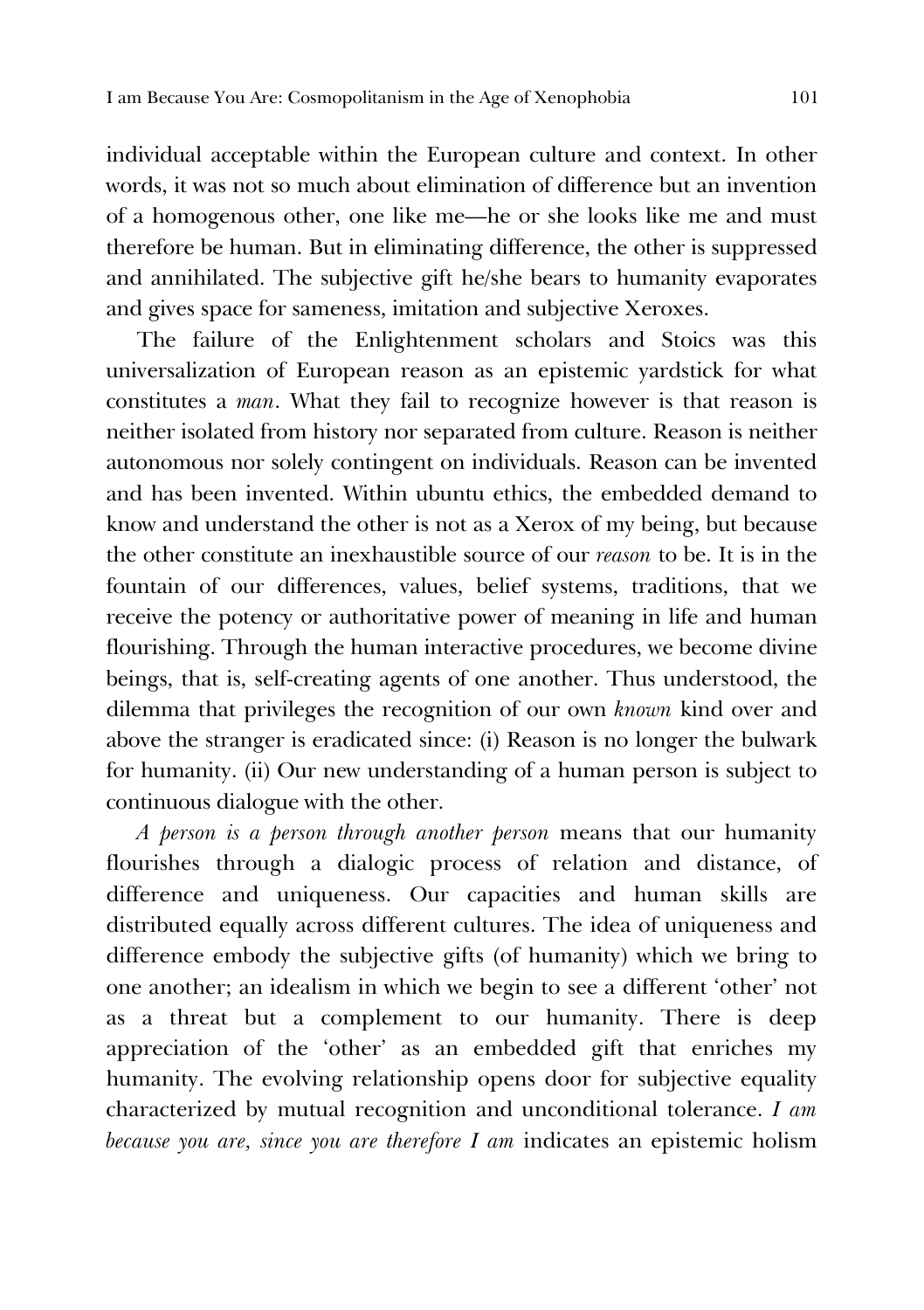that reconciles the relationship between the individual and the community in a manner of ontological equality.

The normative appeal of our new cosmopolitanism is that despite our differences, we find emotive legitimacy in the idea of our shared humanity as unconditionally given: *I am because you are human (not because you are rational).*[44](#page-18-0) Our contexts may be dissimilar; our history different and our culture antagonistic, yet it is this distinctive, unique and peculiar historicity that constitute our creative cultural energy. Culture for its part becomes a location of self-transcendence and inclusive admission of the foreigner, including the barbarian. Everyone is equal by nature and not *only* by law, reason, custom, tradition or convention. The human person and his dignity thereof is what defines the character of our social and political lives.

But how do we reconcile the ethical good of our community with the embedded practices of other communities whose culture and traditions contradict our internal good? How do we advance ubuntu without violating or colonizing what these other societies consider as supreme good? Admittedly, culture is a product of human community and it is through socialization that one acquires what is considered virtue or vice of a society. Notice too that culture is non-static, it is always evolving through the interaction of human actions, experiences and history. The constant engagement with others reproduces what we call our immediate cultural experiences. It is through this interaction that our subjective good is negotiated. In negotiation and dialogue with others, we achieve subjective conversion! This is what ubuntu offers us. In direct encounter with other people, in this recognition of others in their differences, uniqueness, strangeness, oddities, failures and achievements, we also become *familiar*  to them and recognize our subjective equality. Dialogue desensitizes us from rigid enclaves of our mindsets. In dialogue, we are open to learning new things, a process of education that informs a hermeneutic review of our past lives and future orientation. We learn the fact of our shared

<span id="page-18-0"></span><sup>44</sup> Rationality is an insufficient condition of what constitutes our overall humanness.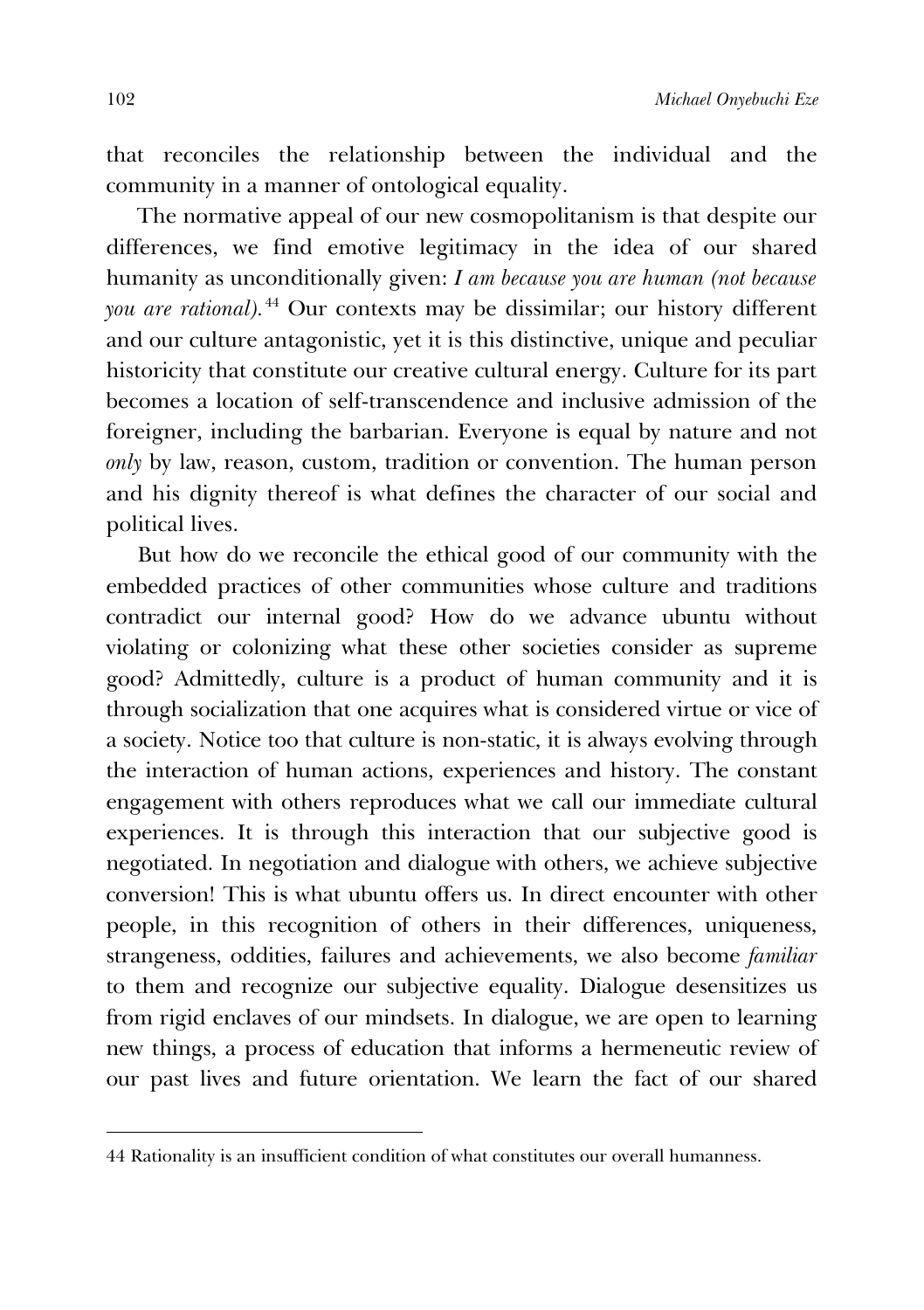humanity. We begin to understand and appreciate the other for who they are, neither as products of my enclosed cultural outlook nor as copies (Xeroxes) of my subjective desires, that is, what I want them to be, i.e., a recognition of my own kind. I see this 'other' as independent fully realized beings—in spite of me—that is, of any differences I share with them.

*I am because you are* is an intersubjective dialogue to see others for who they truly are; it is a process of self-understanding, an act of education as self-knowledge, a journey of self-discovery of our ignorance. The demand to know the other is a process of liberation from dead dogmas akin to platonic cave of ignorance. It is a motivation to transition from the context of ignorance to context of knowledge of the other. One who is born and socialized in Plato's cave only knows about that context. He sees only the world of shadows. Herein, dialogue with the other is a duty of moral responsibility that I owe to myself. It is subjective conversion since evidence shows that neither traveling nor exposure to other cultures is sufficient condition to curb us of our prejudices and biases of others different from us. Appiah offers the instructive example of Sir. Richard Francis Burton, who, even by today's standard is extremely travelled and educated man. Burton was a notorious Victorian racist, whose outlook was neither for lack of education (he was educated at Oxford) nor for lack of exposure (traveled across over five continents). In fact, at the time of his death in 1890, Burton was a master of at least thirty-nine languages.[45](#page-19-0) Appiah describes him as 'freak of nature in his ability to penetrate different cultures—to "go native,"' but despite all, a very prejudiced man.<sup>[46](#page-19-1)</sup> For Appiah therefore, 'Burton is a standing refutation, then, to those who imagine that prejudice derives only from ignorance, that intimacy must breed amity. You can be genuinely engaged with the ways of other societies without approving let alone adopting, them.' [47](#page-19-2)

<span id="page-19-0"></span><sup>45</sup> Frank McLynn, Of No Country: An Anthology of the Works of Sr. Richard Burton, (London: Scribner, 1990), 5f.

<span id="page-19-1"></span><sup>46</sup> Appiah, Cosmopolitanism, 11.

<span id="page-19-2"></span><sup>47</sup> *Ibid*., 8.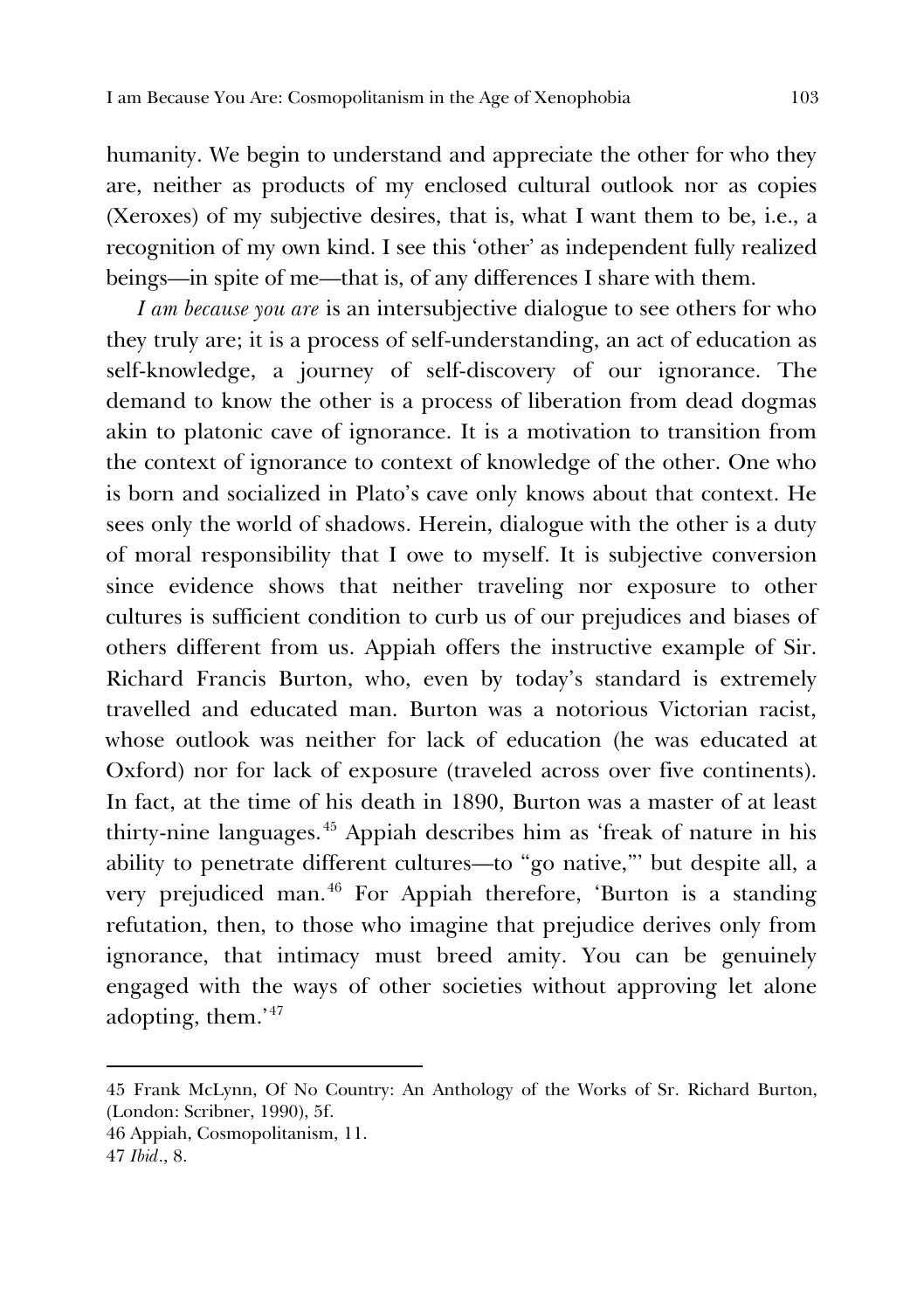We are creatures of cultures. The human person make culture and define what is the content of that cultural experience. The individual is subjectively located as a bearer and embodiment of culture. Despite his education and travels, Burton was an unrepentant prejudiced mind not so much because he is a *bad person,* but precisely because of the racist mindset of his socialization to which even global exposure could not cure. What this example teaches us is that cosmopolitanism merely understood as an act of subjective mobility through erasing of borders or boundaries does not offer sufficient justification for a cosmopolitan character. This is not to say that traveling or exposure to other cultures does not eliminate prejudice or ignite within us a spark of humanity. One who has lived in major cities like Paris, London or Mumbai is socialized into living experiences and interactions of different cultures and people typical of every major city. S/he is not closed off to new ideas. These cosmopolitan citizens are also those who initiate new cultural ways of life or in other cases, legitimate or delegitmatize what is in invoke as a cultural ethos. This kind of cosmopolitanism is material. What this means is that it is reproduced as a pedagogy of a system through an involuntary set of action. The actors unconsciously produce a way of life which is in turn assimilated by other spectators or residual fans. This kind of cosmopolitanism does not demand ethical guideline or moral imperative for it evolves as part of social life. If I live in New York, I do not consciously determine the degree of the impact of the *Big Apple* on my life. If I choose to be a monk in New York, then I have only preferred a lifestyle not typical of a New Yorker. However, if and when I do claim to be a *typical* New Yorker, it also means living and encountering other people, languages, religions, cuisines, et cetera. This kind of life is cosmopolitan but one with a lower case 'c'.

Cosmopolitanism understood from within ubuntu ethical frame work does not mean the obliteration of differences. It is not a new creation, a rediscovery of new humanities in which every human being becomes the same. It is not eradication of primordial essence of group boundaries thus substituted with universal memory. It does not seek to evacuate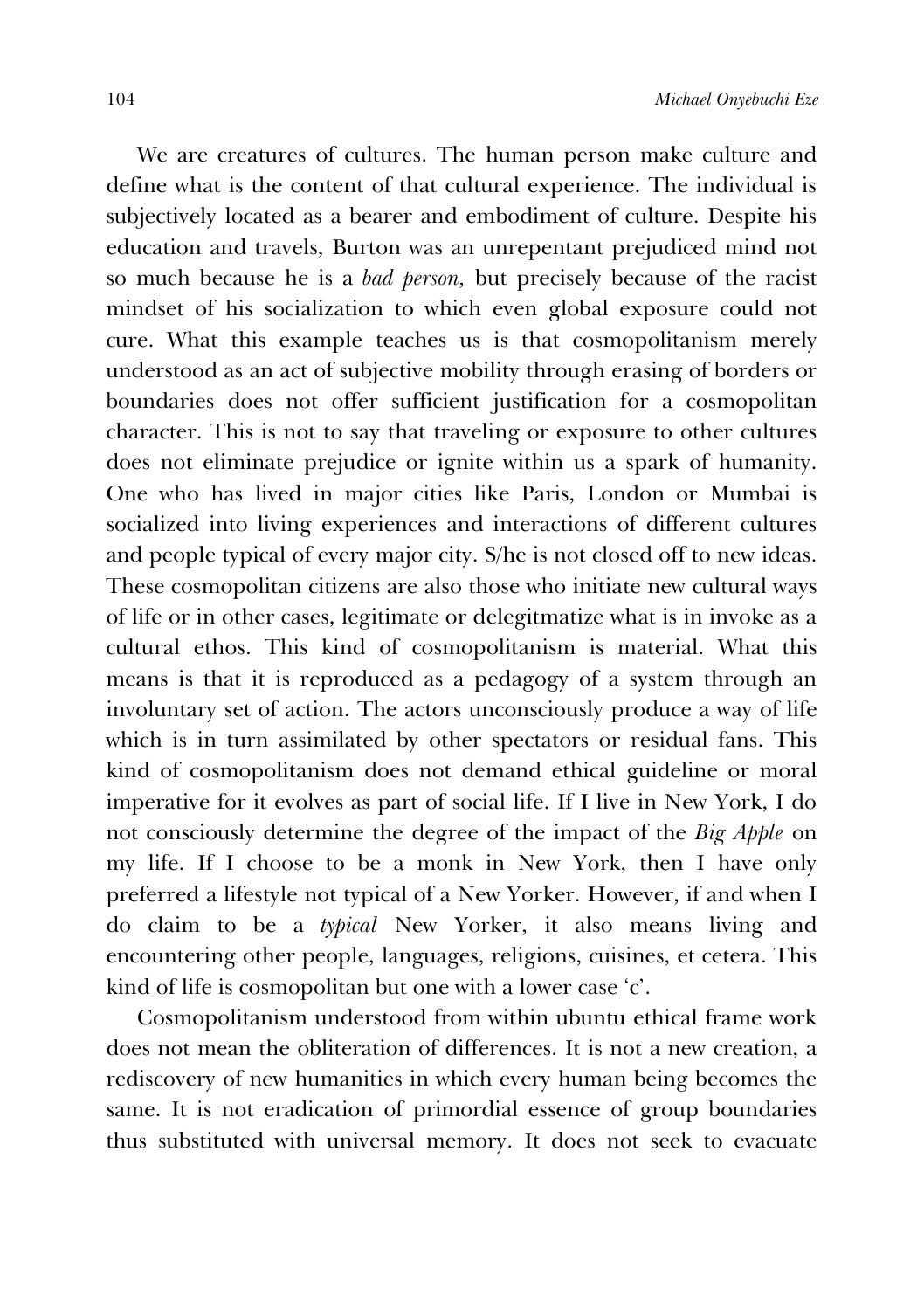peculiarities very often characterized as patriotic virtue. Ubuntu as a cosmopolitan ethics demand fidelity to all humanity; a universal duty to recognize the humanity of others irrespective of culture, tradition or religion. *I am because you are,* is not an advocacy for a homogenous humanity. What ubuntu does offer us is a context of intersubjective discovery. It is only when we get to know the other that empathy becomes a possibility; that humanism can be legitimately evoked. What this means is that humanity is not solely dependent on religion, rationality or culture. Ubuntu offers an understanding of cosmopolitanism with upper case 'C'. It is an outlook, a way of life that is civic and non-rigid. One does not need to travel to New York or Beijing to appreciate or recognize the way of life of those New Yorkers. And if I get a visa and become unchained from the boundaries of those imposed borders, I carry with me the burdens of my history and cultural experience as a communal gift for human fellowship.

When we examine the lives of such historical figures like Mother Theresa, Nelson Mandela, Mahatma Gandhi, Martin Luther King, Jr., they symbolize illuminating ideals in times of cultural transitions. Although they rarely traveled outside their local communes, they still evolved as subjective address of an ethical outlook with global impact and repercussions. Such symbolism as agents of change with universal ramifications is echoed in this prophetic utterance of Mahatma Gandhi: 'I want the cultures of all lands to be blown about my house as freely as possible. But I refuse to be blown off my feet by any.'<sup>[48](#page-21-0)</sup> The need for harmonious coexistence or discovery of our humanity is not a demand for world trotting. The point of our human discovery is in dialogue, in immediate point of conversation as 'self-creating agents of change.' [49](#page-21-1) In dialogue we symbiotically expose each other to our differences and uniqueness. In this engagement, the stranger ceases to be an abstract entity to be feared, ostracized or disqualified as part of my humanity.

<span id="page-21-0"></span><sup>48</sup> Cited in R. Bharucha, 'Somebody's Other Disorientation in the Cultural Politics of our Times', *Monoculture in Education*, Third Text, Vol.23, 1994, p9.

<span id="page-21-1"></span><sup>49</sup> Kohn, *The Idea of Nationalism*, 275.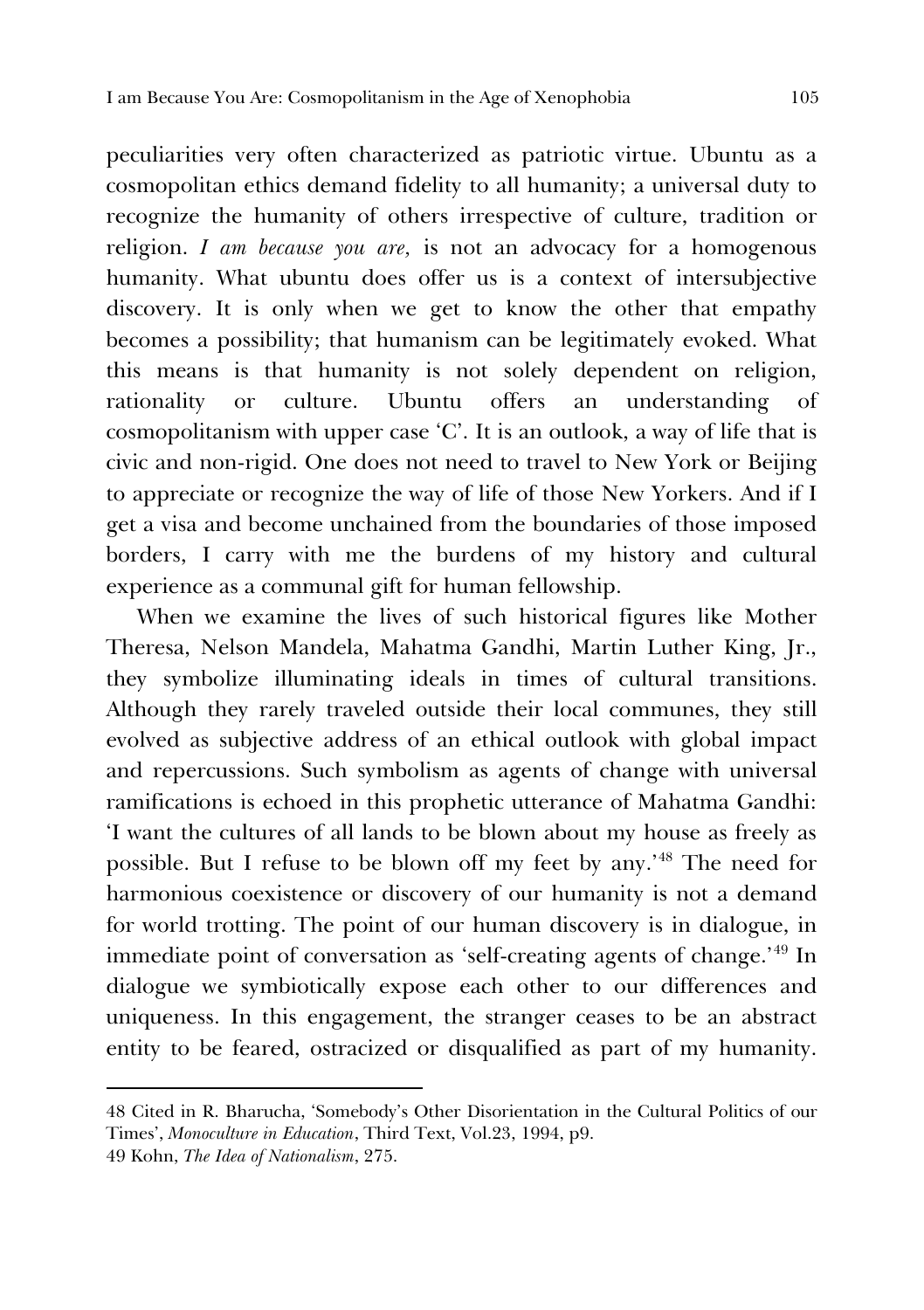Our new cosmopolitanism is not impartial;<sup>[50](#page-22-0)</sup> it is concerned with a special kind of equality—subjective equality. I use the term subjective equality as key precondition of global justice. Subjective equality<sup>[51](#page-22-1)</sup> is a recognition that humanity is not a project to be acquired or 'rediscovered', it is intrinsic and not what we can lose by an act of jurisprudence. Our proposition recognizes our human fragility and appeals for a way of life 'in-spite-of' our human condition.

## **Conclusion**

j

Human beings are makers of culture but are also influenced by it. The evolution of culture is a process of intimate dialogue of relation and distance; negotiating between the temporal and the spatial, of stability and progress. Cultural evolution is organic in this process of metaphysical dialogue between the internal and external goods of a community; a reflective practice of learning from the outside but also self-reflective criticism of our rigid held beliefs. Cosmopolitanism as a product of culture emerges at the intersection of cultural experiences, a confluence of narratives (note: not hybridity). The cosmopolitan identity is not a hybrid identity; it is rather a confluent identity. The idea of cosmopolitanism as a hybrid evokes subjective possession, what may be termed *colonization of subjectivity*. The other is grafted only as an offshoot of another culture. This other is dominated and although expressing sprouts of individuality still depend on dominant culture for lifeline. Our new cosmopolitanism is an advocacy for cultural difference in a dialectic relation; a meadow of creative interactionism; of human communities in confluence relation with one another.

What ubuntu teaches is a transition from *what we can do* to *who we can become as ethical beings*. Notice that the former is concerned with particular

<span id="page-22-0"></span><sup>50</sup> We look beyond humans as abstract numbers safeguarded by rules. Our subjective address is the fact of our (primitive) shared humanity.

<span id="page-22-1"></span><sup>51</sup> The idea that no matter their status or location in life all humans are *naturally* equal. Although dialogue may enable us to recognize the virtue of our shared humanity, subjective equality is a natural good that is prior and independent of dialogue.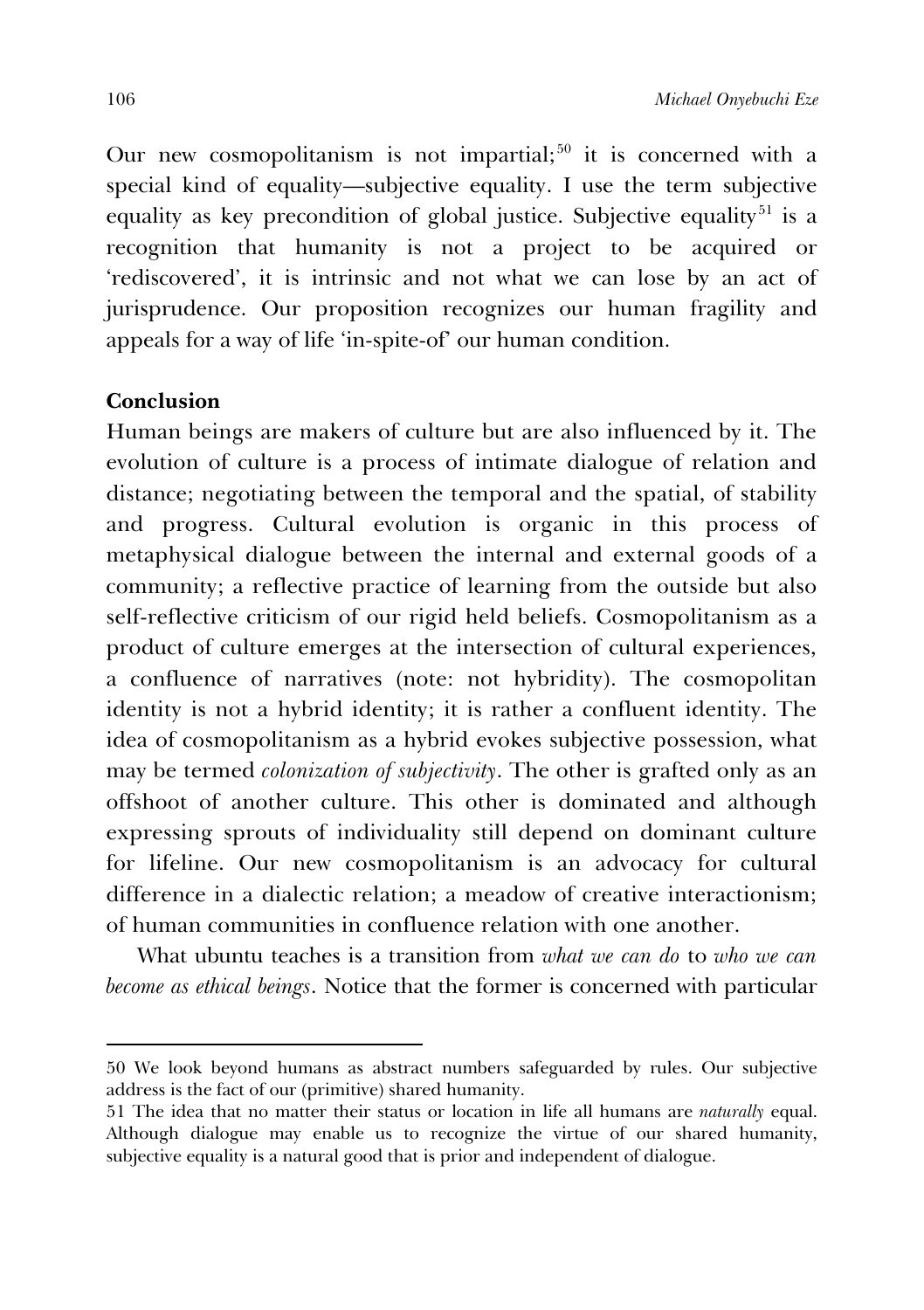instances and dilemma; it focuses on rules that can be generalized and made right for all times and circumstances. The later, on the other hand teaches us how to become a good human being who is right at all times, irrespective of circumstances, context, temporality and spatiality. It answers the question, what happens, after we have allowed the stranger into our backyard?[52](#page-23-0) Here cosmopolitanism ceases to be a prescriptive ethics to become a way of life, a countless disposition for interpersonal engagement and subjective inclusion of beings (people, environment, animals, strangers) in our ethical world. *We do not recognize only our kind.*  Herein lies a possible point of convergence between the Stoics and our new cosmopolitanism. As Nussbaum explains, the Stoics being cognizant of divisiveness of politics and the alienation that comes with it emphasized a 'process of empathetic understanding whereby we come to respect the humanity even of our political enemies, thinking of ourselves as born to work together and inspired by a common purpose.' [53](#page-23-1) A view equally shared Marcus Aurelius who advises us to '"enter into the mind" of the other, as far as is possible, and interpret the other's action with understanding.' [54](#page-23-2) Unlike the Stoics however, within the context of ubuntu, the cosmopolitan citizen is not living in an 'exile', where s/he is deprived of 'the comfort of local truths, from the warm nestling feeling of local loyalties … boundless loneliness … bereft of a certain sort of warmth and security.' [55](#page-23-3) *We are because you are, since you are, definitely I am.[56](#page-23-4)*

## That is all!

*Cambridge University ezemichaelo@gmail.com*

<span id="page-23-0"></span><sup>52</sup> Similar debate is at the core of Kantian and virtue ethics. See for example, Nasfika, A. 2004. 'Virtue Ethics' in *Internet encyclopedia of philosophy*. [Sl.]: IEP.

<span id="page-23-1"></span><sup>53</sup> Nussbaum, 'Kant and Stoic Cosmopolitanism.', 9f.

<span id="page-23-2"></span><sup>54</sup> *Ibid*., 10.

<span id="page-23-3"></span><sup>55</sup> *Ibid*., 11.

<span id="page-23-4"></span><sup>56</sup> I am grateful to Adam Branch and to the anonymous reviewers from whose critical observations, I have learned a lot.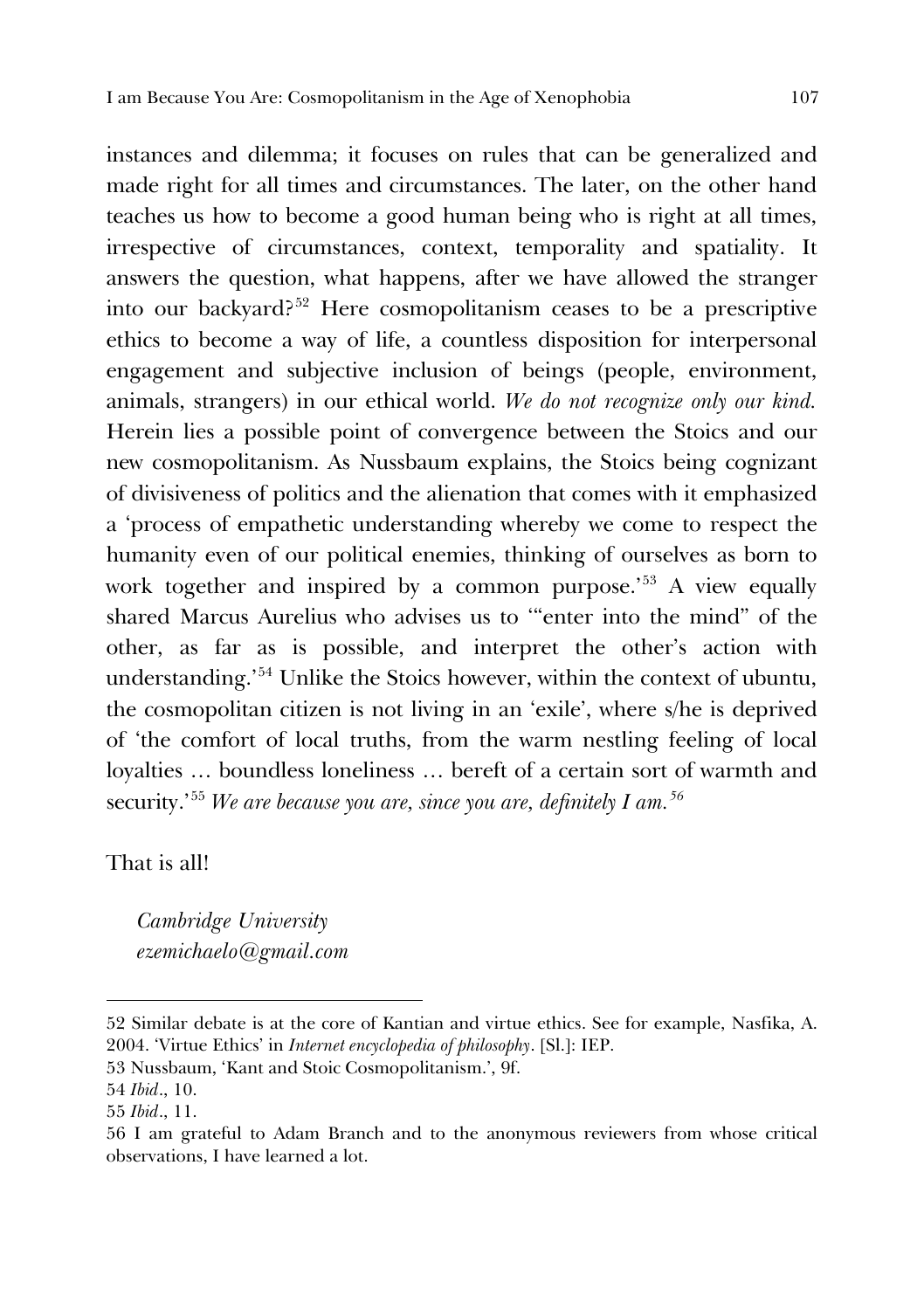### **References**

- Appiah, K. *Cosmopolitanism: Ethics in a World of Strangers* (London: W.W. Norton, 2006).
- Bharucha R., 'Somebody's Other Disorientation in the Cultural Politics of our Times', *Monoculture in Education*, Third Text, Vol.23, 1994.
- Beck, U. *et al*.. 'Unpacking Cosmopolitanism for the Social Sciences: a research agenda.' *The British Journal of Sociology* 57, no. 1 (2006): 1-23.
- Dzobo, N.K. 1992. 'The Image of Man in Africa', in *Person and Community: Ghanaian Philosophical Studies,* eds. Kwasi Wiredu and Kwame Gyekye (Washington: Council for Research in Values and Philosophy, 1992), pp. 132- 145.
- Elie, K. *Nationalism* (Oxford: Blackwell Publishers, 1993).
- Eze, M.O. *Intellectual History in Contemporary South Africa* (New York: Palgrave Macmillan, 2010).
- Habermas, Jürgen, *Communication and the Evolution of Society,* translated by Thomas McCarthy*,* (Boston: Beacon Press, 1979).
- Kohn, H. *The Idea of Nationalism* (New York: Macmillan, 1961).
- Kristeller, P. O. *Renaissance Thoughts and its Sources.* Edited by Michael Mooney, Columbia University press, 1979.
- Marcus Aurelius Antoninus, *Meditations*, in *Marcus Aurelius*, Loeb Classical Library 58, transl. C. R. Haines (Harvard University Press, 1916), Bk. II, iv, 4.
- Mbiti, J.S. 1969. *African Religion and Philosophy* (London: Heinemann).
- McLynn, F. *Of No Country: An Anthology of the Works of Sr. Richard Burton* (London: Scribner, 1990).
- Metz, T. and Gaie, J., 'The African Ethics of Ubuntu/Botho: Implications for Research on Morality', *Journal of Moral Education* 39:3 (2010).
- Nasfika, A. 2004. 'Virtue Ethics' in *Internet Encyclopedia of Philosophy*. [Sl.]: IEP. From (accessed, January, 2004).
- Nussbaum, M. *For Love of Country?* (Boston, MA: Beacon Press, 2002).
- Nussbaum, M. 'Kant and Stoic Cosmopolitanism.' *Journal of Political Philosophy* 5, no. 1 (1997): 1-25: 5.
- Ramose, M.B. 1999. *African Philosophy through Ubuntu* (Harare: Mond Books).